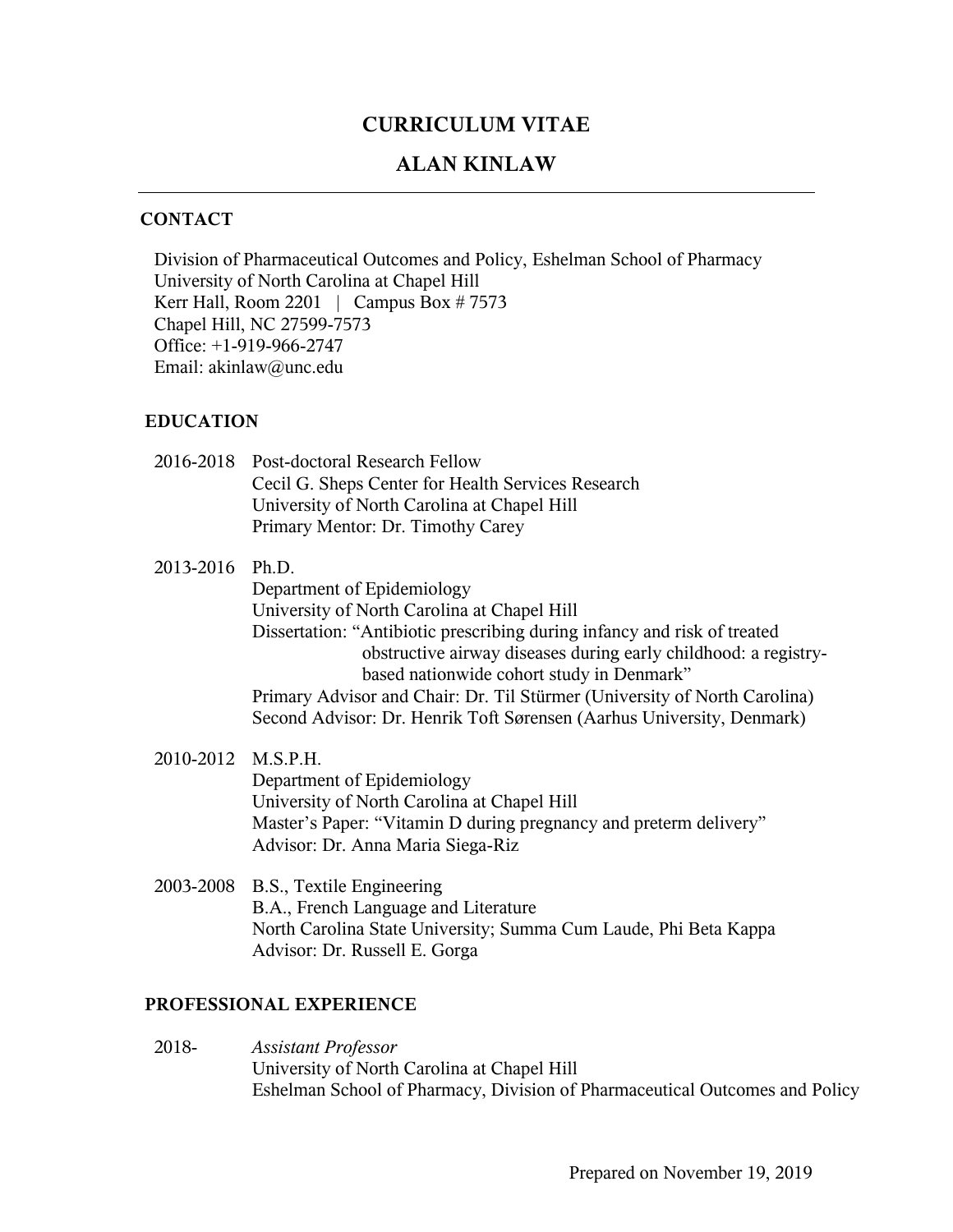| 2018-     | Research Fellow<br>UNC-Chapel Hill, Cecil G. Sheps Center for Health Services Research                         |
|-----------|----------------------------------------------------------------------------------------------------------------|
| 2018      | Epidemiologist<br>University of North Carolina School of Medicine, Department of Pediatrics                    |
|           | 2016-2018 Post-doctoral Research Fellow<br>UNC-Chapel Hill, Cecil G. Sheps Center for Health Services Research |
|           | 2011-2016 Graduate Research Assistant<br>UNC-Chapel Hill, Department of Epidemiology                           |
| 2011      | Epi Scholar Summer Intern<br>New York City Department of Health and Mental Hygiene, Epidemiology Services      |
| 2010      | Graduate Research Assistant<br>GSK and ViiV Healthcare, ID Epidemiology Unit (Research Triangle Park, NC)      |
| 2008-2010 | <b>Chemical Engineer</b><br>Armacell LLC, Global Research and Development (Mebane, NC)                         |

# **OTHER RESEARCH AFFILIATIONS**

| 2018-     | UNC School of Medicine, Center for Gastrointestinal Biology and Disease |
|-----------|-------------------------------------------------------------------------|
| 2017-     | Carolinas Collaborative                                                 |
| 2017-     | UNC Lineberger Comprehensive Cancer Center                              |
| 2017-     | Outpatient Parenteral Antimicrobial Therapy (OPAT) Program              |
| 2016-     | Carolina Antimicrobial Stewardship Program                              |
| 2016-     | North Carolina Translational and Clinical Sciences Institute (NC TraCS) |
| 2016-2018 | UNC School of Medicine, Department of Pediatrics                        |
| 2013-2016 | UNC School of Medicine, Center for Women's Health Research              |
| 2013-     | Aarhus University (Denmark), Department of Clinical Epidemiology        |
| 2010-     | UNC School of Public Health, Department of Epidemiology                 |
|           |                                                                         |

## **FELLOWSHIPS**

| 2016-2018 | Post-doctoral Fellow in Health Services Research (NRSA)<br>T32 training grant from the Agency for Healthcare Research and Quality,<br>sponsored by the Cecil G. Sheps Center for Health Services Research at UNC |
|-----------|------------------------------------------------------------------------------------------------------------------------------------------------------------------------------------------------------------------|
|           | 2015-2016 Henry H. Dearman Dissertation Fellow<br>Dissertation completion fellowship, sponsored by the UNC Graduate School                                                                                       |
|           | 2013-2015 Pre-doctoral Fellow in Pharmacoepidemiology<br>Training grant from the Center for Pharmacoepidemiology, a partnership<br>between the UNC Dept of Epidemiology and notable non-academic stakeholders    |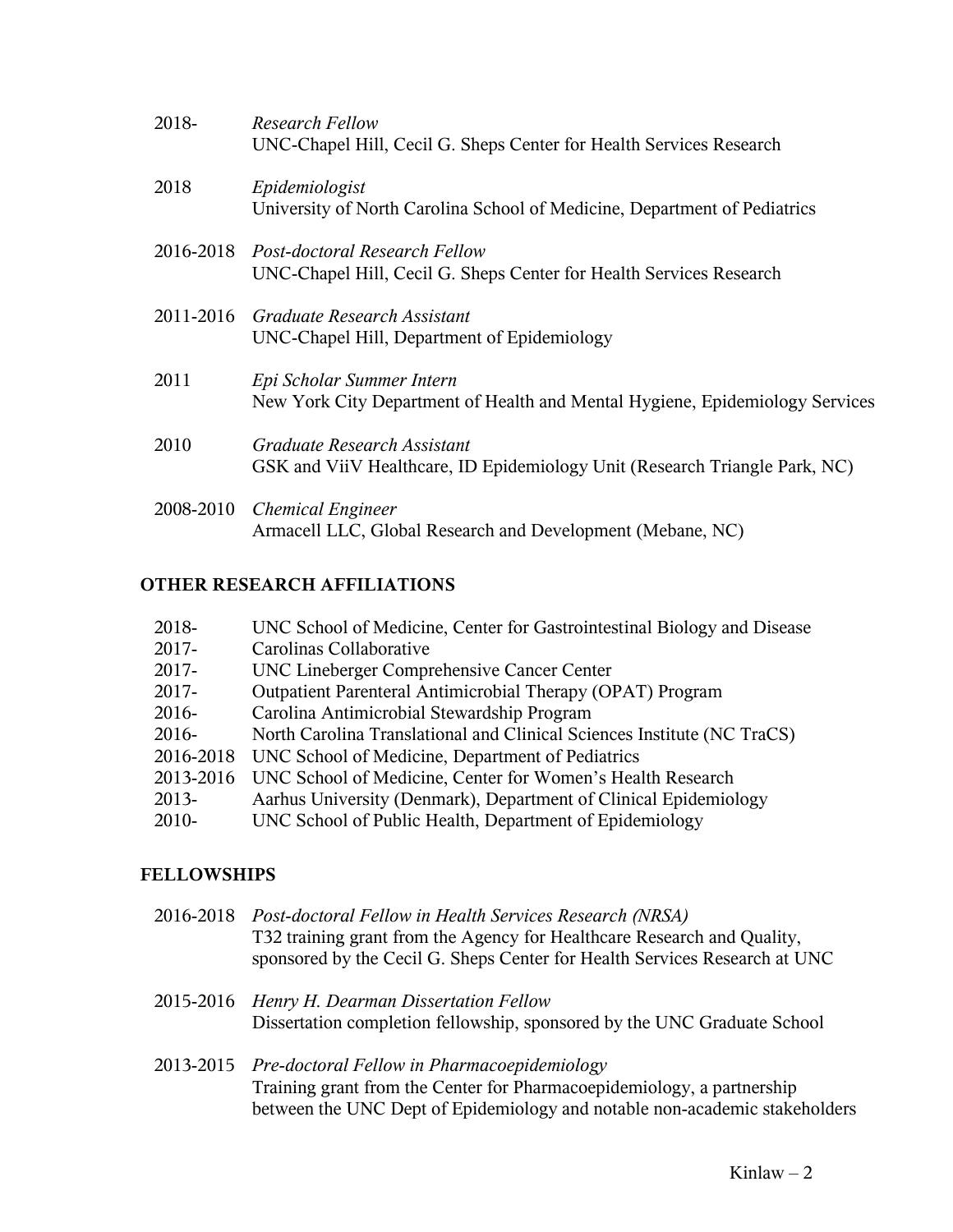| 2011-2013 Pre-doctoral Fellow in Reproductive, Perinatal and Pediatric Epidemiology |
|-------------------------------------------------------------------------------------|
| T32 training grant from the Eunice Kennedy Shriver National Institute of Child      |
| and Human Development, sponsored by the UNC School of Public Health                 |

2003-2007 *Centennial Scholar* Full scholarship for undergraduate studies at North Carolina State University

# **OTHER HONORS**

| 2018 | Best reviewer of 2017<br>Pharmacoepidemiology and Drug Safety, the official journal of the<br>International Society of Pharmacoepidemiology             |
|------|---------------------------------------------------------------------------------------------------------------------------------------------------------|
| 2017 | Inducted, Delta Omega Honorary Public Health Society<br>Theta Chapter, University of North Carolina at Chapel Hill                                      |
| 2016 | <b>Spotlight Poster in Pediatrics</b><br>32 <sup>nd</sup> International Conference on Pharmacoepidemiology; Dublin, Ireland                             |
| 2016 | Service Award, Delta Omega Honorary Public Health Society<br>Theta Chapter, University of North Carolina at Chapel Hill                                 |
| 2016 | Nominated, Student Excellence in Mentoring Award<br>Graduate School, University of North Carolina at Chapel Hill                                        |
| 2015 | Inducted, Royster Society of Fellows<br>Graduate School, University of North Carolina at Chapel Hill                                                    |
| 2015 | <b>Gillings Dissertation Award</b><br>School of Public Health, University of North Carolina at Chapel Hill                                              |
|      | 2014, 2015 Visiting pre-doctoral student, invited and funded for two 2-month visits<br>Department of Clinical Epidemiology, Aarhus University (Denmark) |
| 2014 | Pre-dissertation Travel Award<br>Center for Global Initiatives, University of North Carolina at Chapel Hill                                             |
| 2014 | Sidney Kark Award for Distinguished Teaching Assistant<br>Department of Epidemiology, University of North Carolina at Chapel Hill                       |
| 2014 | Rebecca James Baker Scholarship in Epidemiology<br>Department of Epidemiology, University of North Carolina at Chapel Hill                              |
| 2014 | Program for Excellence<br>American Association for the Advancement of Science                                                                           |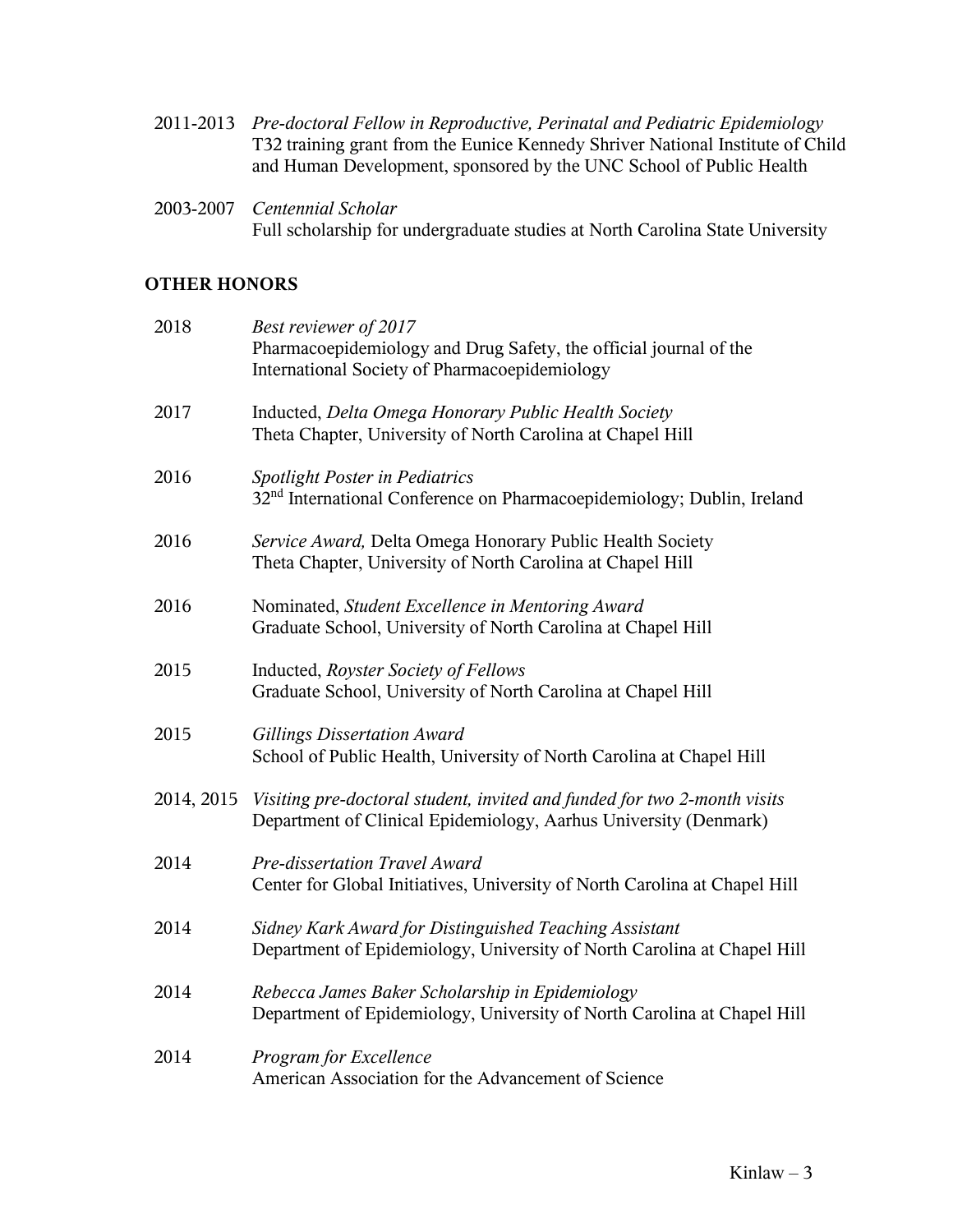| 2013      | Koch Travel Award<br>School of Public Health, University of North Carolina at Chapel Hill                                                                                                                              |
|-----------|------------------------------------------------------------------------------------------------------------------------------------------------------------------------------------------------------------------------|
| 2013      | Nominated, Boka W. Hadzija Award for Distinguished University Service<br>Graduate School, University of North Carolina at Chapel Hill                                                                                  |
| 2013-2017 | Student Travel Award to attend annual meeting<br>International Society for Pharmacoepidemiology                                                                                                                        |
| 2012      | $8th$ Summer Institute in Reproductive and Perinatal Epidemiology<br>Canadian Institute of Human Development, Child & Youth Health and the<br>Eunice Kennedy Shriver National Institute of Child and Human Development |
| 2007      | Julia Skinner Scholarship (French)<br>Department of Foreign Languages & Literatures, North Carolina State University                                                                                                   |

## **PUBLICATIONS, PEER-REVIEWED**

**Also available at NCBI** (<https://bit.ly/2LOzjj9>), **Google Scholar** [\(http://bit.ly/2CaG2OI\)](http://bit.ly/2CaG2OI), **or ORCID** [\(https://bit.ly/2RWJ3Gh\)](https://bit.ly/2RWJ3Gh)

## **(\* denotes that I was the lead methodologist for the project.)**

- 1. Barnes EL, Jiang Y, Kappelman MD, Long MD, Sandler RS, **Kinlaw AC\***†, Herfarth HH†. Decreasing Colectomy Rate for Ulcerative Colitis in the United States between 2007 and 2016: A Time Trend Analysis. *Inflammatory Bowel Diseases* 2019; in press. † Kinlaw and Herfarth contributed equally and share last-author responsibilities.
- 2. Mbah O, **Kinlaw AC\***, Trogdon JG, Wheeler SB, Samuel CA. The Affordable Care Act and Disparities in Colorectal Cancer Screening among Individuals 50-64 Years Old. *American Journal of Preventive Medicine* 2019; in press.
- 3. Mitchell AP, **Kinlaw AC\***, Peacock-Hinton S, Dusetzina SB, Sanoff HK, Lund JL. Use of High-Cost Cancer Treatments in Academic and Private Practice. *The Oncologist* 2019; in press.
- 4. Richardson DB, Keil AP, Cole SR, **Kinlaw AC**. Assessing Exposure-Response Trends Using the Disease Risk Score. *Epidemiology* 2019; in press.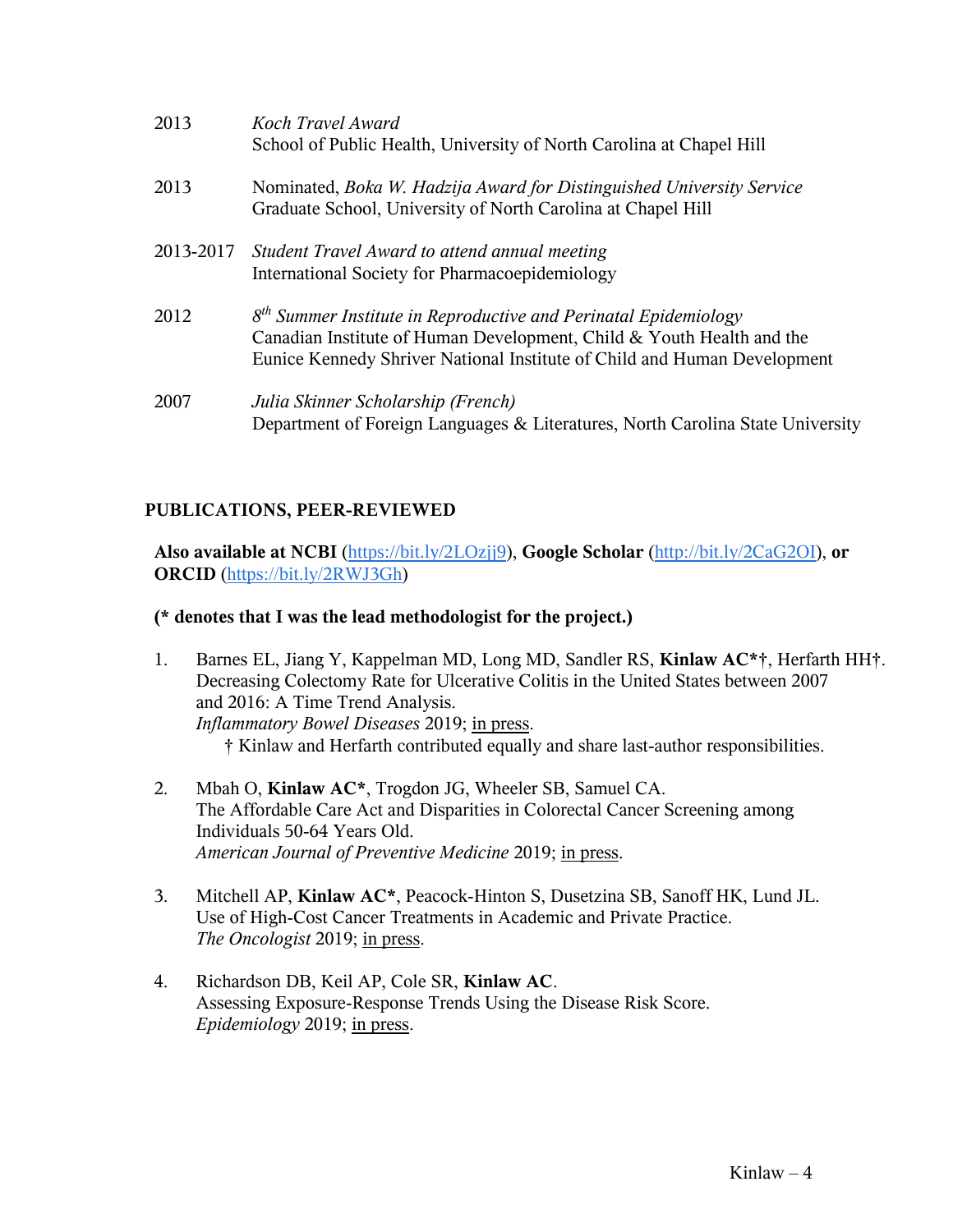- 5. Strassle PD, **Kinlaw AC\***, Angle HL, Lumpkin S, Chaumont N, Koruda MJ, Peery AF. Rates of Elective Colectomy for Diverticulitis in the United States Before and After a Guideline Change. *Gastroenterology* 2019; 2019 Sep 6. pii: S0016-5085(19)41303-6. PMID: 31499038. doi: 10.1053/j.gastro.2019.08.045
- 6. Richardson DB, Keil AP, **Kinlaw AC**, Cole SR. Marginal Structural Models for Risk or Prevalence Ratios for a Point Exposure Using a Disease Risk Score. *American Journal of Epidemiology* 2019; 188(5):960-966. PMID: 30726868. doi: 10.1093/aje/kwz025.
- 7. **Kinlaw AC**\*, Marx AH, Farel CE. Bias-corrected Estimates of Time-varying Adverse Drug Event Rates for Patients on Outpatient Parenteral Antimicrobial Therapy (OPAT). *Clinical Infectious Diseases* 2018; 67(2):316-318. PMID: 29481658. doi: 10.1093/cid/ciy104. In top 10% of most downloaded articles during 2017-2018.
- 8. Richardson DB, **Kinlaw AC**, Keil AP, Naimi AI, Kaufman JS, Cole SR. Inverse-probability weights for the analysis of polytomous outcomes. *American Journal of Epidemiology* 2018; 187(5):1125-1127. PMID: 29390115. doi: 10.1093/aje/kwy020.
- 9. Carey TS, **Kinlaw A**. Review: In primary care, CRP testing, shared decision making, and procalcitonin reduce antibiotic prescribing for ARI. *Annals of Internal Medicine* 2018;168(2):JC11. PMID: 29335723. doi: 10.7326/ACPJC-2018-168-2-011.
- 10. **Kinlaw AC\***, Jonsson Funk M, Conover MM, Pate V, Markland AD, Wu JM. Impact of New Medications and \$4 Generic Programs on Overactive Bladder Treatment among Older Adults in the United States, 2000-2015. *Medical Care* 2018;56(2):162-170. PMID: 29287033. doi: 10.1097/MLR.0000000000000858.
- 11. **Kinlaw AC\***, Stürmer T, Lund JL, Pedersen L, Kappelman MD, Daniels JL, Frøslev T, Mack CD, Sørensen HT. Trends in Antibiotic Use by Birth Season and Birth Year. *Pediatrics* 2017;140(3):e20170441. PMID: 28808074. doi: 10.1542/peds.2017-0441.

Accompanying commentary: Hersh AL and Fleming-Dutra KE. Vaccines and Outpatient Antibiotic Stewardship. *Pediatrics* 2017;140(3):e20171695. PMID: 28808072. doi: 10.1542/peds.2017-1695.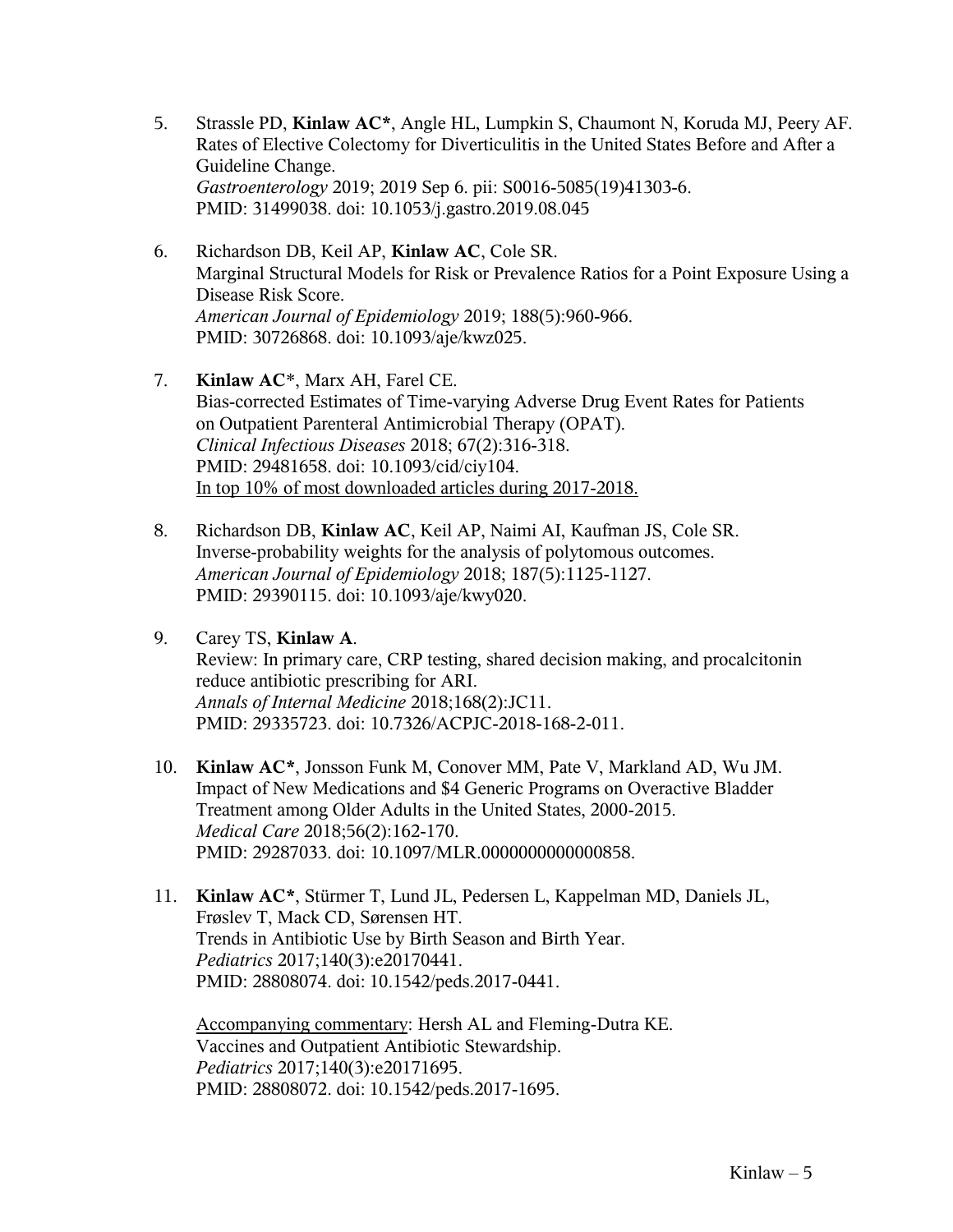12. **Kinlaw AC\***, Buckley JP, Engel SM, Poole C, Brookhart MA, Keil AP. Left Truncation Bias to Explain the Protective Effect of Smoking on Preeclampsia: Potential, but How Plausible? *Epidemiology* 2017; 28:428-434. PMID: 28145985. doi: 10.1097/EDE.0000000000000632.

Accompanying commentary: Whitcomb BW. Methods and Biology in an Epidemiology of Consequence. *Epidemiology* 2017; 28:435-438. PMID: 28145984. doi: 10.1097/EDE.0000000000000633.

- 13. **Kinlaw AC\***, Jonsson Funk M, Steiner MJ, Conover MM, Pate V, Wu JM. Trends in Pharmacotherapy for Bladder Dysfunction Among Children in the United States, 2000-2013. *Clinical Pediatrics* 2017; 56(1):55-64. PMID: 27075022. doi: 10.1177/0009922816641366.
- 14. Guidry VT, **Kinlaw AC**, Johnston J, Hall D, Wing S. Hydrogen Sulfide Concentrations at Three Middle Schools near Industrial Livestock Facilities. *Journal of Exposure Science and Environmental Epidemiology* 2016; 27(2):167-174. PMID: 27094997. doi: 10.1038/jes.2016.7.
- 15. Richardson DB, **Kinlaw AC**, MacLehose RF, Cole SR. Standardized binomial models for risk or prevalence ratios and differences. *International Journal of Epidemiology* 2015; 44(5):1660-1672. PMID: 26228585. doi: 10.1093/ije/dyv137.
- 16. Conover MM, Jonsson Funk M, **Kinlaw AC**, Borawski K, Wu JM. Trends and patterns of urodynamic studies in U.S. males, 2000-2012. *PloS ONE* 2015; 10(7): e0133657. PMID: 26196514. doi: 10.1371/journal.pone.0133657.
- 17. Conover MM, Howell JO, Wu JM, **Kinlaw AC**, Dasgupta N, Jonsson Funk M. Incidence of opioid-managed pelvic pain after hysteroscopic sterilization versus laparoscopic sterilization, U.S. 2005-2012. *Pharmacoepidemiology and Drug Safety* 2015; 24:875-884. PMID: 25832014. doi: 10.1002/pds.3766.
- 18. Conover MM, Jonsson Funk M, **Kinlaw AC**, Connolly A, Wu JM. Trends and Patterns of Urodynamic Studies in U.S. Women, 2000-2012. *Obstetrics and Gynecology* 2015; 125(3):559-565. PMID: 25730216. doi: 10.1097/AOG.0000000000000641.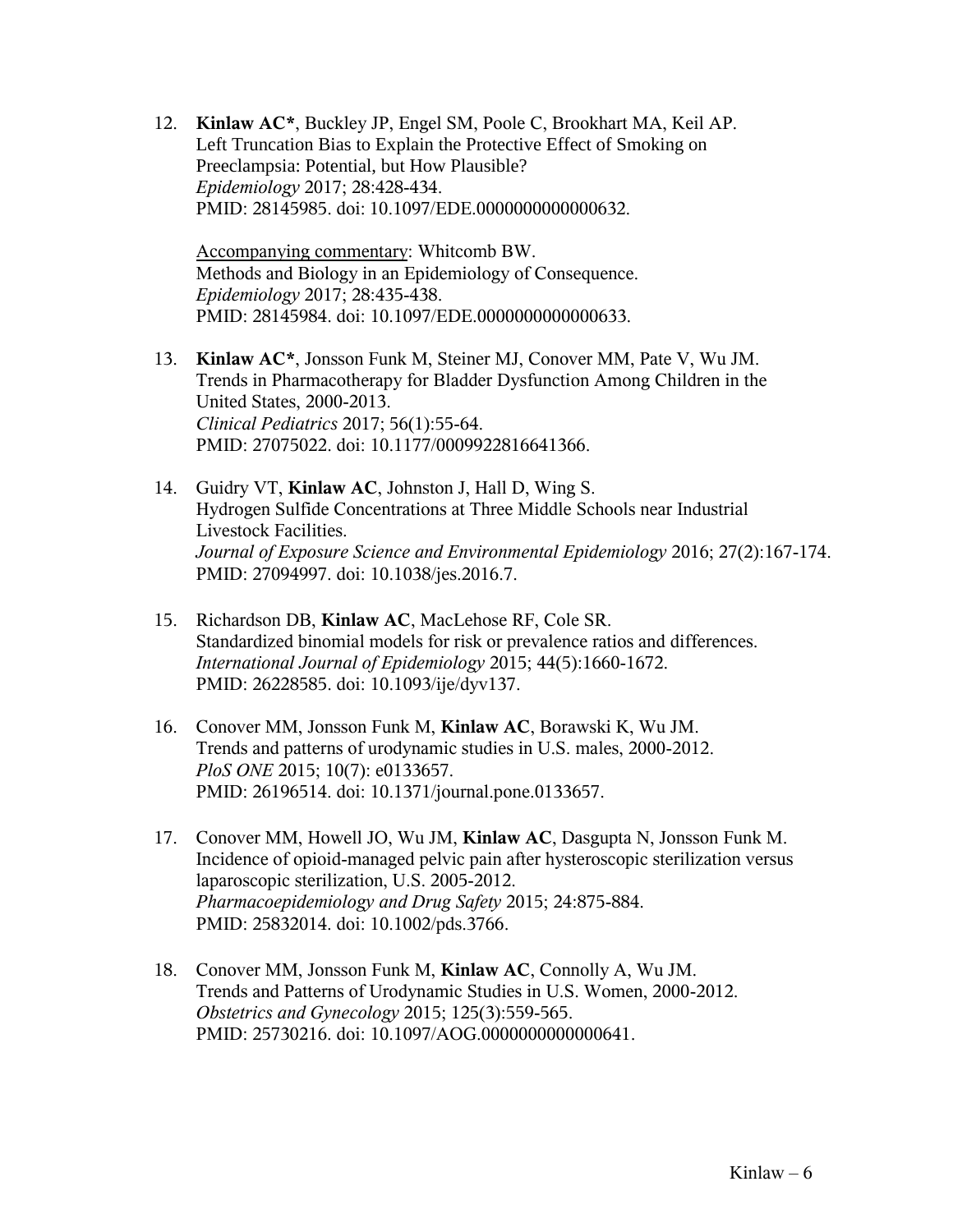- 19. Siega-Riz AM, Estrada Y, **Kinlaw A\***, Reinhart GA, Allen LH, Shahab-Ferdows S, Heck J, Suchindran CM, Bentley ME. Effect of supplementation with a lipid-based nutrient supplement on the micronutrient status of children aged 6 to 18 months living in the rural region of Intibucá, Honduras. *Paediatric and Perinatal Epidemiology* 2014 May; 28(3):245-254. PMID: 24628577. doi: 10.1111/ppe.12117.
- 20. Ben-Davies M, **Kinlaw A\***, Estrada Y, Bentley ME, Siega-Riz AM. Risk factors associated with presence and severity of food insecurity in rural Honduras. *Public Health Nutrition* 2013 Aug; 17(1): 1-9. PMID: 23915678. doi: 10.1017/S1368980013002048.
- 21. Ringwalt C, Paschall MJ, Gorman D, Derzon J, **Kinlaw A**. The Use of One- Versus Two-Tailed Tests to Evaluate Prevention Programs. *Evaluation & the Health Professions* 2011 Jun; 34(2): 135-150. PMID: 21138911. doi: 10.1177/0163278710388178.

### **PUBLICATIONS, non-peer-reviewed**

- 1. Siega-Riz AM, **Kinlaw A**, Deming DM, Reidy KC. Complementary Feeding and the Health and Development of the Infant over the Immediate Period of Infancy and Early Childhood: New Findings from the Feeding Infants and Toddlers Study (FITS) 2008. *Nestlé Nutrition Institute Workshop Series Pediatric Programme* 2010; 68:83-100. PMID: 22044893. doi: 10.1159/000325667
- 2. Siega-Riz AM, **Kinlaw A**. Infant Feeding Practices and Appropriate Development of Early Childhood Eating Habits: What Is Currently Happening in the U.S. *The Nest* 2010; 29: 6-7.

github:<https://github.com/alankinlaw>

## **MANUSCRIPTS CURRENTLY UNDER REVIEW**

1. Richardson DB, Cole SR, Keil AP, Edwards JK, **Kinlaw AC**. Standardizing Discrete Time Hazard Ratios with a Disease Risk Score. Under review, *American Journal of Epidemiology*.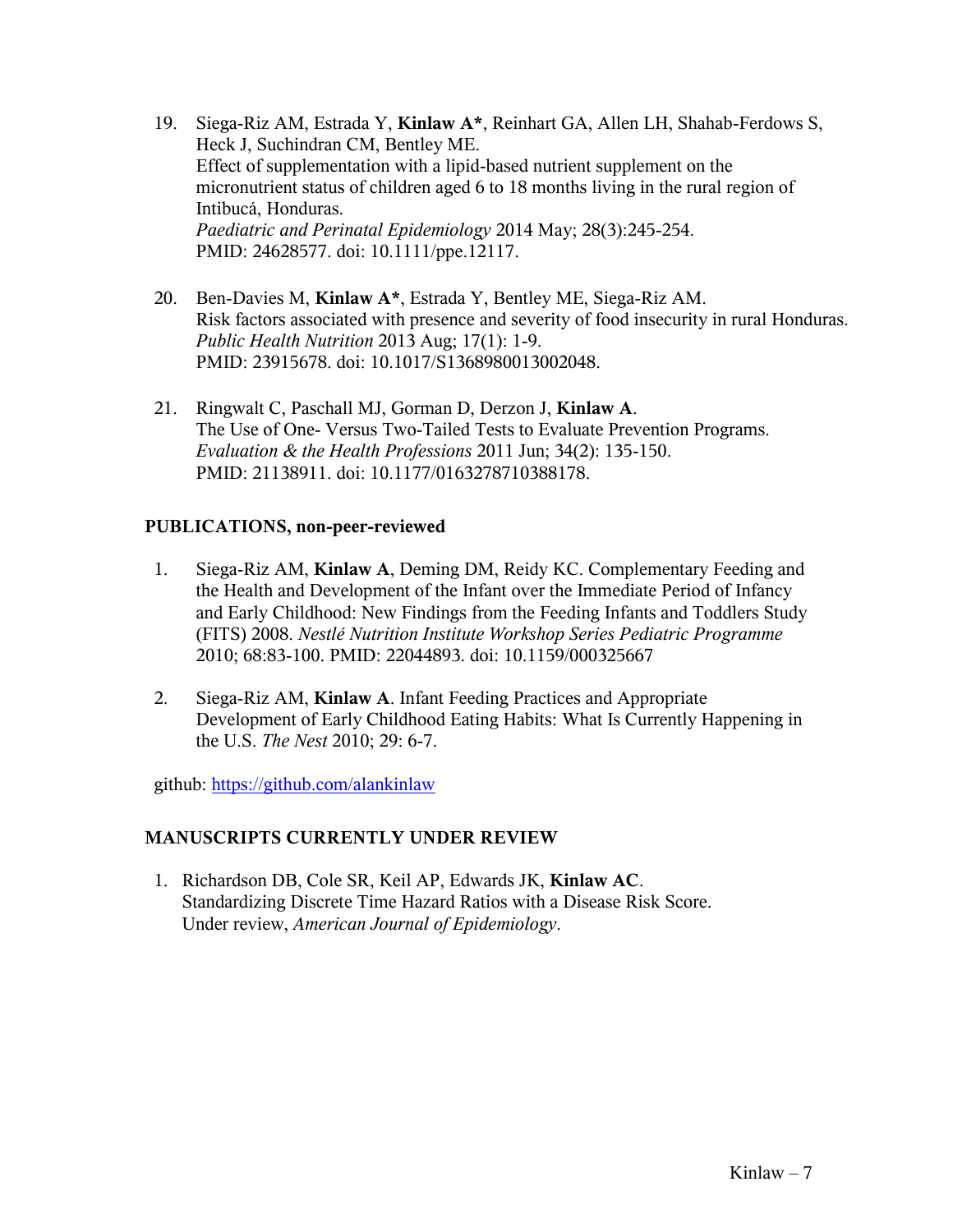## **SELECTED REFEREED CONFERENCE PRESENTATIONS, Oral (o), Poster (p), Under review (u) \* denotes that I was the presenting author.**

- (o) Lumpkin ST, Strassle PD, Stitzenberg K, Lund JL, **Kinlaw AC**. Opioid prescribing in the emergency department after hospital discharge following colorectal surgery. Academic Surgical Congress; 2020. Orlando, FL USA.
- (p) Cummings DM, Jones S, Bushnell C, Halladay J, **Kinlaw AC**, Wen M, Duncan P. Age and Race Disparities in Statin Prescribing Persist Following Discharge for Stroke or Transient Ischemic Attack. International Stroke Conference; 2020. Los Angeles, CA USA.
- (p) Boerneke R, Swartwood M, **Kinlaw AC**, Holt A, Kikani B, Farel CE, Mavrogiorgos N. Phone-based Initiative for Care Coordination with patients receiving Intravenous antibiotics in the UNC Infectious Disease Outpatient Parenteral Antimicrobial Therapy (OPAT) Program. UNC Health Care Quality Expo; 2019. Chapel Hill, NC USA.
- (p) Ciccone EJ, Miller MB, Weber DJ, Juliano JJ, Jhaveri R, Willis ZI, **Kinlaw AC** on behalf of the UNC Antimicrobial Stewardship Team. Respiratory Viral Testing and Antimicrobial De-escalation among Hospitalized Patients at a Tertiary Care Facility, 2015-2016: A Matched Cohort Study Series. IDWeek (Joint Annual Meeting for IDSA, SHEA, HIVMA, and PIDS); 2019. Washington, DC USA.
- (p) Mays E, **Kinlaw AC**, Swartwood MJ, Boerneke R, Farel CE, Marx AH on behalf of the UNC Antimicrobial Stewardship Team. Evaluation of Adverse Drug Events due to Common Beta-Lactam Therapies Among Patients Enrolled in an Outpatient Parenteral Antimicrobial Therapy (OPAT) Program. IDWeek (Joint Annual Meeting for IDSA, SHEA, HIVMA, and PIDS); 2019. Washington, DC USA.
- (p)\* Schranz AJ, **Kinlaw AC**, Swartwood MJ, Marx AH, Boerneke R, Medlin T, Mays E, Farel CE on behalf of the UNC Antimicrobial Stewardship Team. OPAT at the End of Life? Short and Long-Term Mortality Following Outpatient Parenteral Antimicrobial Therapy. IDWeek (Joint Annual Meeting for IDSA, SHEA, HIVMA, and PIDS); 2019. Washington, DC USA.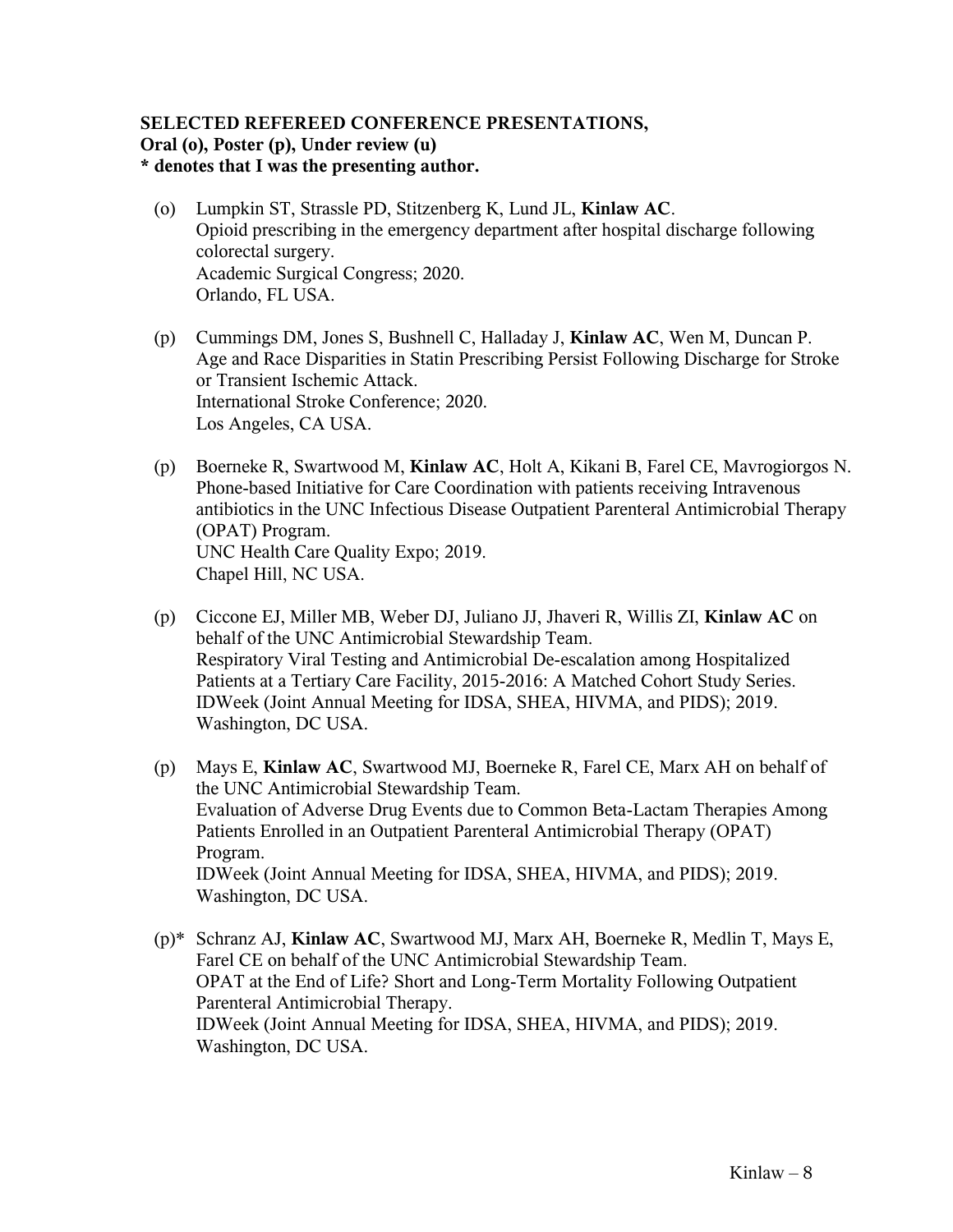- (p)\* **Kinlaw AC**, Ciccone EJ, Miller MB, Weber DJ, Juliano JJ, Jhaveri R, Willis ZI on behalf of the UNC Antimicrobial Stewardship Team. Respiratory Viral Testing and Antimicrobial De-escalation among Hospitalized Patients at a Tertiary Care Facility, 2015-2016: A Matched Cohort Study Series. 35th International Conference on Pharmacoepidemiology; 2019. Philadelphia, PA USA.
- (o) Barnes EL, Kappelman MD, Long MD, Sandler RS, **Kinlaw AC**. A significant decrease in the rate of colectomy for ulcerative colitis among commercially insured patients in the United States between 2007-2016. Digestive Disease Week; 2019. San Diego, CA USA.
- (p) Willis ZI, Dusetzina SB, Anderson DJ, Pajewski NM, **Kinlaw AC**. Antibiotic prescribing before and after an FDA boxed warning on fluoroquinolones in 2016. IDWeek (Joint Annual Meeting for IDSA, SHEA, HIVMA, and PIDS); 2018. San Francisco, CA USA.
- (p) **Kinlaw AC**, Duncan AR, Farel CE, Eichholz A, Kufel W, Medlin T, Fletcher L, Marx AH (presenter) on behalf of the UNC Antimicrobial Stewardship Team. Vancomycin treatment and time to adverse drug reactions during Outpatient Parenteral Antimicrobial Therapy (OPAT). IDWeek (Joint Annual Meeting for IDSA, SHEA, HIVMA, and PIDS); 2018. San Francisco, CA USA.
- (p) Ciccone EJ, **Kinlaw AC**, Chundi V, Miller MB, Weber DJ, Juliano JJ, Jhaveri R, Willis ZI on behalf of the UNC Antimicrobial Stewardship Team. The Impact of a Positive Respiratory Viral Panel among Hospitalized Adult Patients with Negative Rapid Influenza Testing at an Academic Tertiary Care Facility: A Matched Cohort Study. IDWeek (Joint Annual Meeting for IDSA, SHEA, HIVMA, and PIDS); 2018. San Francisco, CA USA.
- (o) **Kinlaw AC**, Gray CL, Hall D, Guidry VT (presenter). Novel air pollution exposure indices for homes near industrial swine and poultry operations in North Carolina (USA). Joint Annual Meeting of the International Society of Exposure Science and International Society for Environmental Epidemiology (ISES-ISEE); 2018. Ottawa, ON, Canada.
- (p) Guidry VT, **Kinlaw AC**, Hall D, Gray CL. Prevalence of asthma-related symptoms in adolescents living near industrial animal feeding operations in eastern North Carolina (USA). Joint Annual Meeting of the International Society of Exposure Science and International Society for Environmental Epidemiology (ISES-ISEE); 2018. Ottawa, ON, Canada.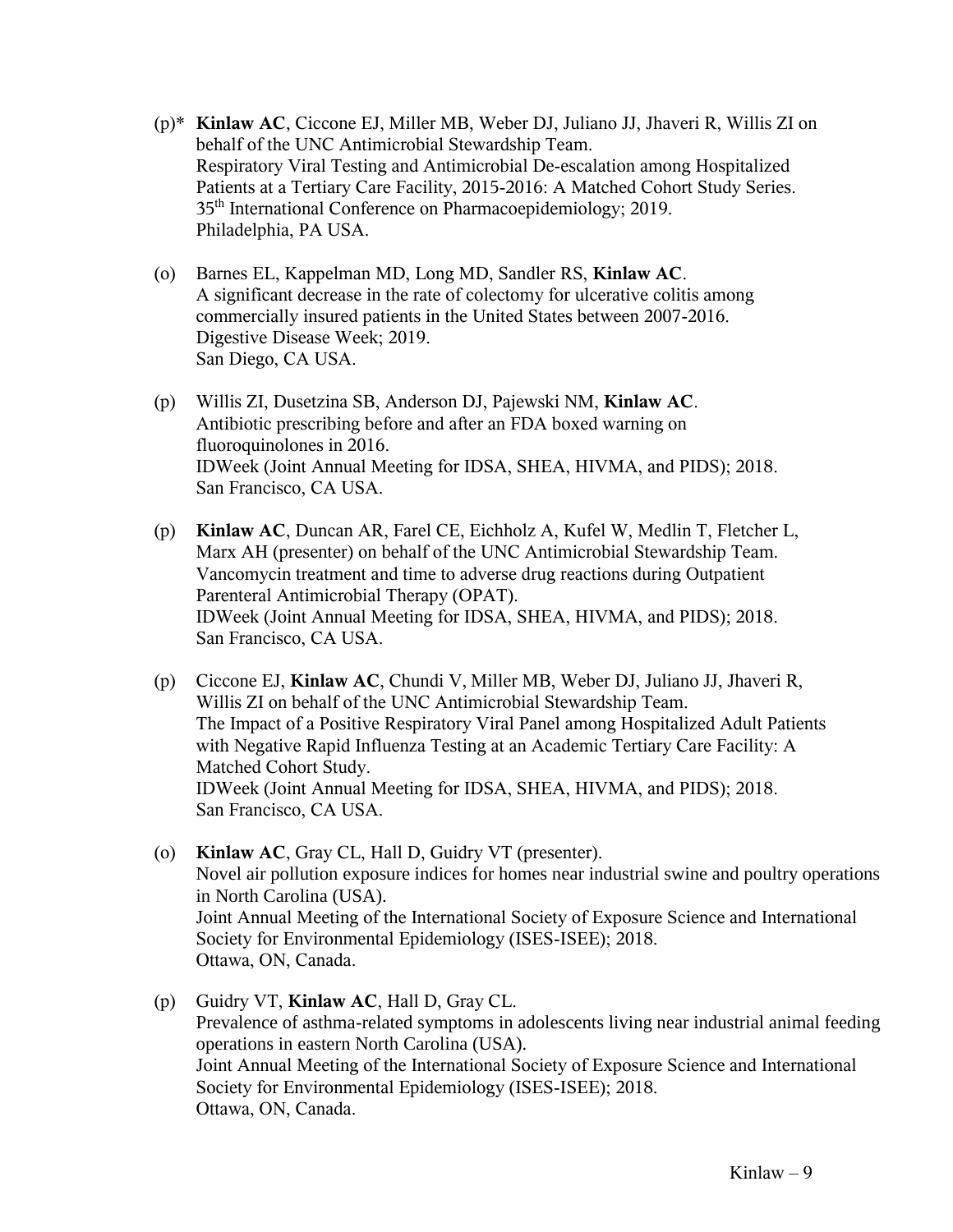- (p) Drover SSM, Chawla D, **Kinlaw AC**, Ranapurwala SI. Frequency of Cannabis Use and Nonmedical Use of Prescription Pain Relievers in Adolescents and Adults in the United States, 2002-2014. Society for Epidemiologic Research Annual Meeting; 2018. Baltimore, MD USA.
- (p) Mitchell AP, **Kinlaw AC**, Dusetzina SB, Lund JL, Sanoff H, Basch EM. Cancer Patients Receive Higher-Cost Chemotherapy When Treated in Private - Practice Compared to Academic Institutions. Academy Health Annual Research Meeting; 2018. Seattle, WA USA.
- (p) Mbah O, Trogdon JG, **Kinlaw AC**, Samuel CA. The Affordable Care Act and Disparities in Colorectal Cancer Screening among Individuals 50-64 Years old. Academy Health Annual Research Meeting; 2018. Seattle, WA USA.
- (p) Ciccone EJ, Chundi V, **Kinlaw AC**, Miller MB, DiBiase LM, Weber DJ, Juliano JJ, Jhaveri R, Willis ZI on behalf of the UNC Antimicrobial Stewardship Team. The Impact of Respiratory Viral Testing in Hospitalized Adult Patients at a Tertiary Care Facility. IDWeek (Joint Annual Meeting for IDSA, SHEA, HIVMA, and PIDS); 2017. San Diego, CA USA.
- (p) Nwankwo O, Eichholz A, Chundi V, **Kinlaw AC**, Medlin T, Fletcher L, Kufel W, Farel C, Marx A. Characterization of Readmissions Among Patients Enrolled in an Outpatient Parenteral Antimicrobial Therapy (OPAT) Program Over a Two-Year Period at UNC Medical Center. IDWeek (Joint Annual Meeting for IDSA, SHEA, HIVMA, and PIDS); 2017. San Diego, CA USA.
- (p) Chundi V, Eichholz A, Nwankwo O, **Kinlaw AC**, Kufel W, Medlin T, Fletcher L, Marx A, Farel C. Adverse Drug Reactions Among Patients Enrolled in an Outpatient Parenteral Antimicrobial Therapy (OPAT) Program 2015-2016 at UNC Medical Center. IDWeek (Joint Annual Meeting for IDSA, SHEA, HIVMA, and PIDS); 2017. San Diego, CA USA.
- (o)\* **Kinlaw AC**, Sørensen HT, Lund JL, Pedersen L, Daniels JL, Kappelman MD, Mack CD, Steiner MJ, Frøslev T, Stürmer T. \*\*\*Selected as one of only two oral presentations at the symposium. Antibiotic Prescribing During Infancy and Risk of Treated Airway Diseases Among Children Born in Denmark 2004-2012. Triangle Comparative Effectiveness Research Symposium; 2017. Durham, NC USA.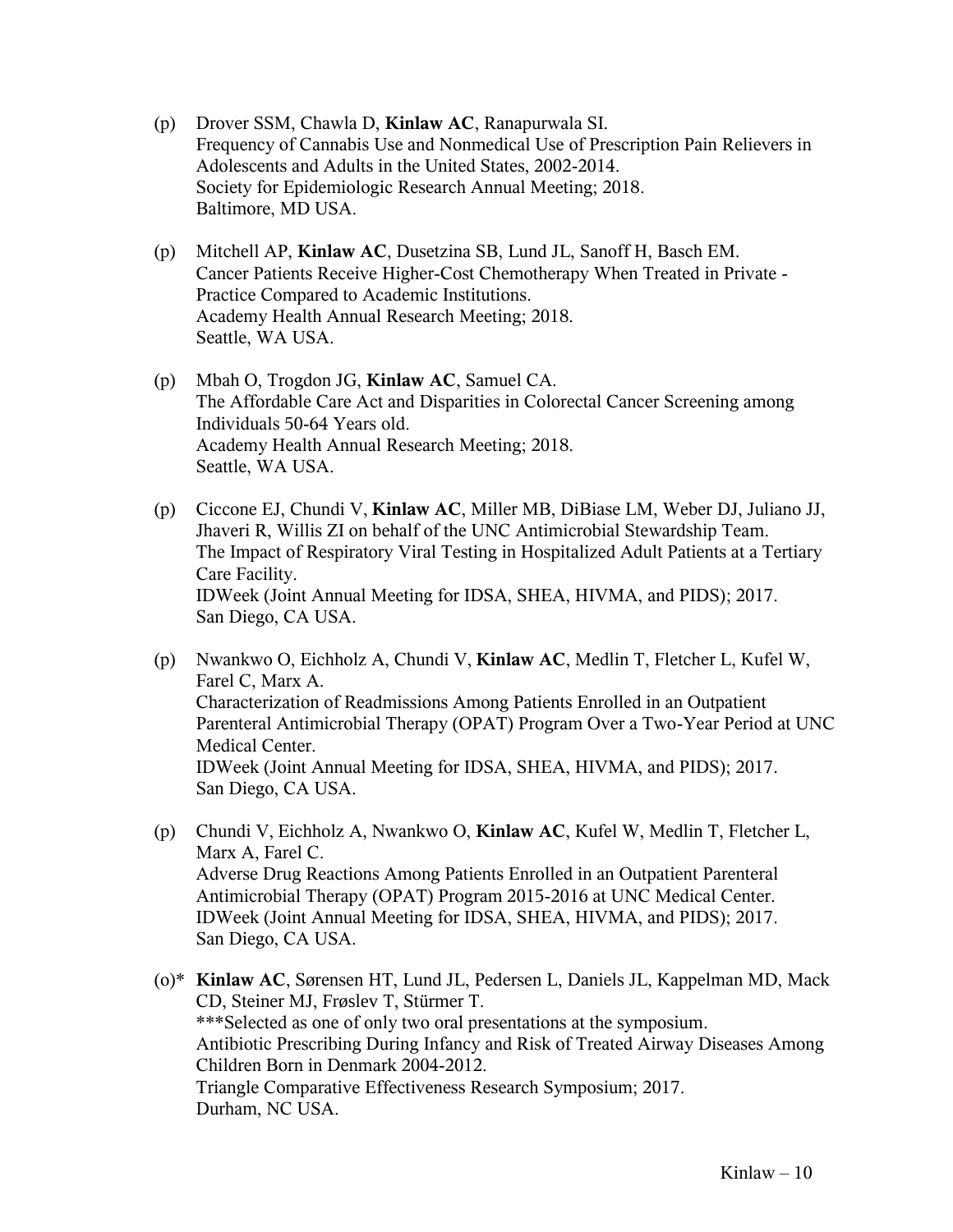- (o)\* **Kinlaw AC**, Sørensen HT, Lund JL, Pedersen L, Daniels JL, Kappelman MD, Mack CD, Steiner MJ, Frøslev T, Stürmer T. Antibiotic Prescribing During Infancy and Risk of Treated Airway Diseases Among Children Born in Denmark 2004-2012. 33<sup>rd</sup> International Conference on Pharmacoepidemiology; 2017. Montréal, QC, Canada.
- (p)\* **Kinlaw AC**, Sørensen HT, Lund JL, Pedersen L, Daniels JL, Kappelman MD, Mack CD, Steiner MJ, Frøslev T, Stürmer T. Antibiotic Prescribing during Infancy and Risk of Treated Obstructive Airway Diseases During Early Childhood: A Registry-based Nationwide Cohort Study of Children Born in Denmark, 2004-2012. Academy Health Annual Research Meeting; 2017. New Orleans, LA USA.
- (o)\* **Kinlaw AC**, Sørensen HT, Lund JL, Pedersen L, Daniels JL, Kappelman MD, Mack CD, Steiner MJ, Frøslev T, Stürmer T. Antibiotic Prescribing during Infancy and Risk of Treated Obstructive Airway Diseases During Early Childhood: A Registry-based Nationwide Cohort Study of Children Born in Denmark, 2004-2012. 33rd National Research Service Award Trainees Conference; 2017. New Orleans, LA USA.
- (o)\* **Kinlaw AC**, Sørensen HT, Lund JL, Pedersen L, Daniels JL, Kappelman MD, Stürmer T. Birth Cohort Effects on Overall and Subtype-Specific Antibiotic Use Among Infants Born in Denmark 2004-2012. 32<sup>nd</sup> International Conference on Pharmacoepidemiology; 2016. Dublin, Ireland.
- (p)\* **Kinlaw AC**, Sørensen HT, Lund JL, Mack CD, Pedersen L, Daniels JL, Kappelman MD, Stürmer T. \*Selected as Spotlight Poster for Pediatrics section. The Impact of Birth Season on Time to First Antibiotic Use Among Infants Born in Denmark 2004-2012. 32<sup>nd</sup> International Conference on Pharmacoepidemiology; 2016. Dublin, Ireland.
- (o)\* **Kinlaw AC**, Wu JM, Conover MM, Pate V, Jonsson Funk M. Antimuscarinic utilization in the United States pediatric population, 2000-2011. 30<sup>th</sup> International Conference on Pharmacoepidemiology; 2014. Taipei, Taiwan.
- (o) **Kinlaw A**, Jonsson Funk M, Conover M, Markland A, Jannelli M, Wu J (presenter). Antimuscarinic utilization among adults, United States 2000-2011. American Geriatrics Society Annual Scientific Meeting; 2014. Orlando, FL USA.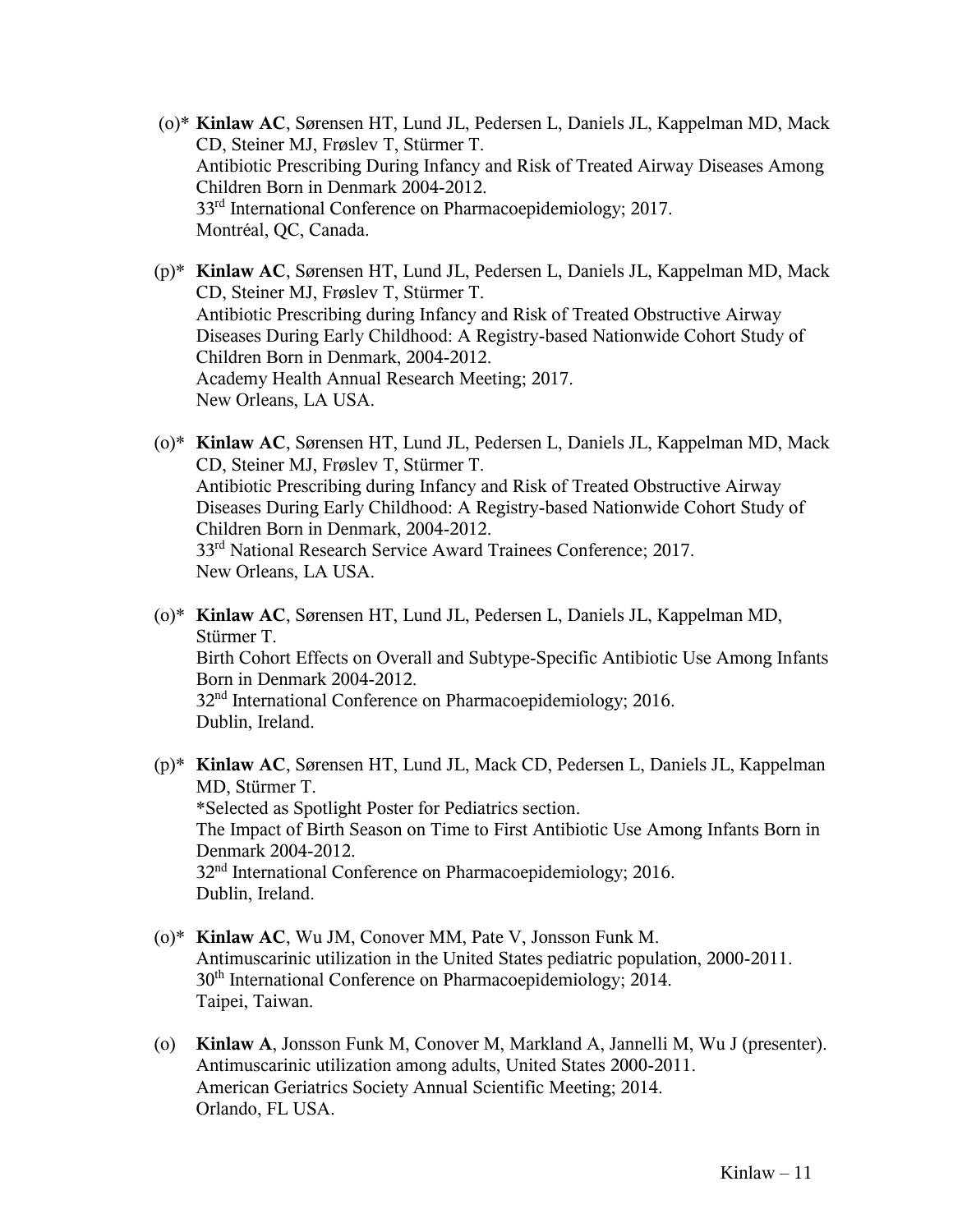- (o)\* **Kinlaw A**, Siega-Riz AM, Dole N. Acknowledging and satisfying the positivity assumption in case-control studies. Society for Epidemiologic Research Annual Meeting; 2013. Boston, MA USA.
- (p) Seamans MJ, **Kinlaw AC**, Brookhart MA. Bias reduction and predictive ability of classification regression trees for propensity score estimation. Association for Computing Machinery Conference on Bioinformatics, Computational Biology, and Health Informatics; 2015. Atlanta, GA USA.
- (p) Freburger JK, **Kinlaw AC**, Brookhart MA, Li D, Fang G, Bush M, Fine J, Stürmer. Comparative Effectiveness of High-Potency versus Moderate-Potency Statins in the Medicare Population: Accounting for Medication Persistence and Switching. Academy Health Annual Research Meeting; 2015. Minneapolis, MN USA.
- (p)\* **Kinlaw AC**, Wu JM, Conover MM, Jonsson Funk M. Comparative safety of antimuscarinics in the U.S. pediatric population, 2000-2012. Triangle Comparative Effectiveness Research Symposium; 2015. Durham, NC USA.
- (p)\* **Kinlaw A**, Wu J, Conover M, Jonsson Funk M. Comparative safety of antimuscarinics among adults in the United States, 2000-2011. 30<sup>th</sup> International Conference on Pharmacoepidemiology; 2014. Taipei, Taiwan.
- (p)\* **Kinlaw AC**, Guidry VT, Gray C, Hall D, Wing S. Prevalence of asthma symptoms in children living near animal feeding operations. Minority Health Conference; 2014. Chapel Hill, NC USA.
- (p) Raghunathan K, **Kinlaw A**, Shaw AD. Intravenous fluid utilization among adult ICU patients in the United States. Society of Critical Care Anesthesiologists Annual Meeting Annual Meeting; 2013. San Francisco, CA USA.
- (p)\* **Kinlaw A**, Stürmer T, Sørensen HT, Lund JL. Changes in antibiotic prescribing in infants and young children in Denmark, 1999-2011. 29<sup>th</sup> International Conference on Pharmacoepidemiology; 2013. Montréal, QC, Canada.
- (p)\* **Kinlaw A**, Siega-Riz AM, Dole N. Is measured serum vitamin D level consistent across the course of pregnancy? Society for Pediatric and Perinatal Epi Research Annual Meeting; 2012. Minneapolis, MN USA.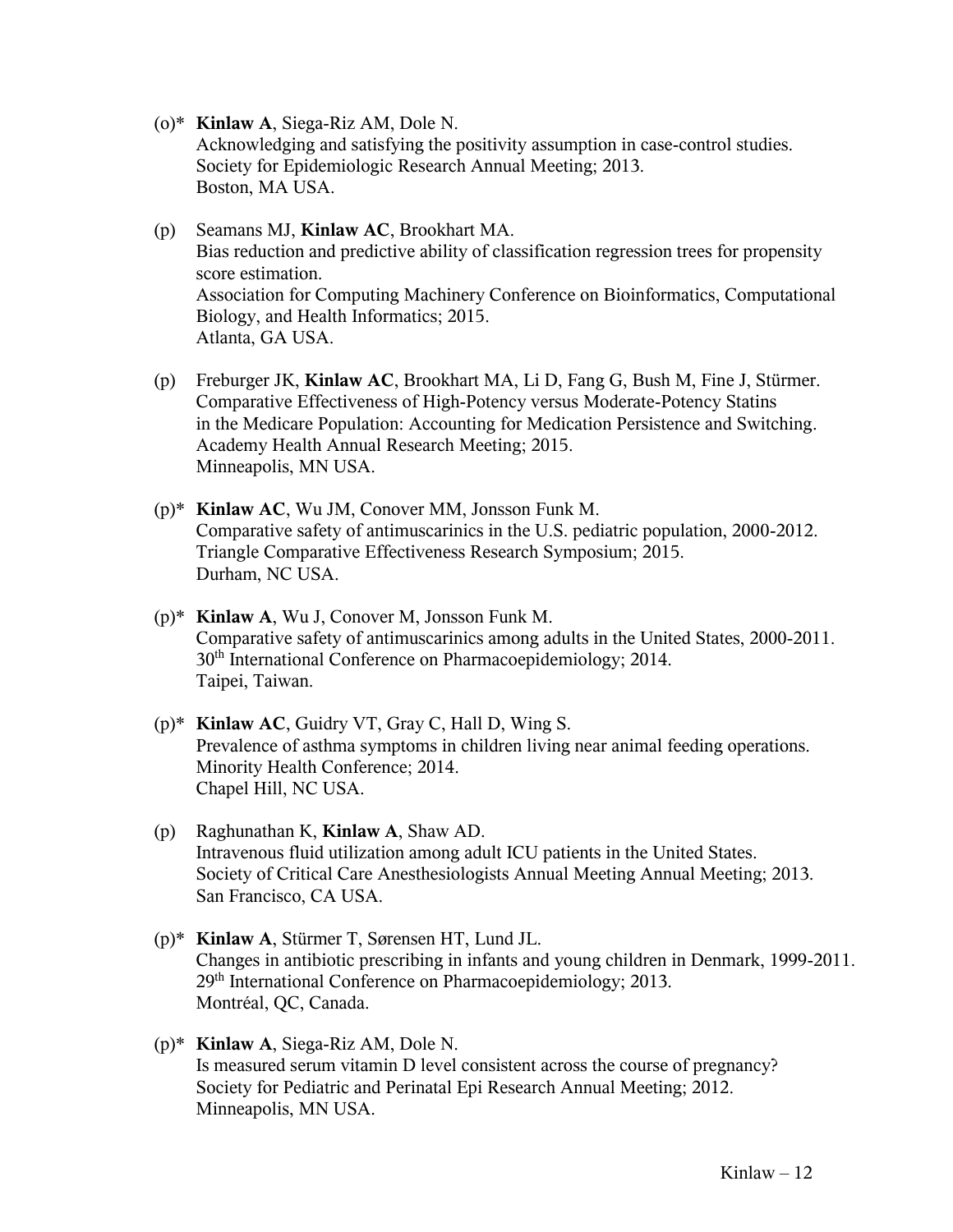## **TEACHING RECORD**

#### *Lead Instructor*

2019 EPID 766, *Epidemiologic Research with Healthcare Databases* University of North Carolina at Chapel Hill, Department of Epidemiology Co-instructor: Dr. Jennifer Lund 1 semester; 31 students (doctoral and master's students, post-docs, and faculty)

#### *Teaching Assistantships*

- 2015 EPID 766, *Epidemiologic Research with Healthcare Databases* University of North Carolina at Chapel Hill, Department of Epidemiology Lead Instructor: Dr. Jennifer Lund 1 semester; 30 doctoral and master's students
- 2013-2015 EPID 890, *Perspectives in Epidemiology and Public Health* University of North Carolina at Chapel Hill, Department of Epidemiology Lead Instructor: Dr. Steve Wing 4 semesters; 7 master's/doctoral students (in 2013-2014) and 10 (in 2014-2015)
- 2012-2013 EPID 718, *Epidemiologic Analysis of Binary Data* University of North Carolina at Chapel Hill, Department of Epidemiology Lead Instructor: Dr. David Richardson 2 semesters; 55 doctoral and master's students (in 2012) and 36 (in 2013)
- 2011 EPID 600, *Principles of Epidemiology for Public Health* University of North Carolina at Chapel Hill, Department of Epidemiology Lead Instructor: Dr. Victor Schoenbach 1 semester; 36 doctoral, master's, undergraduate students in my two recitations

#### *Short courses*

- 2017 Co-instructor, Pediatric Pharmacoepidemiology course "Leveraging granular birthdate information for studies of young children" 1 hour teaching (out of 4-hour course), preparation of original teaching materials. Pre-conference course, 33rd International Conference on Pharmacoepidemiology; Montréal, QC, Canada. Co-instructors: Drs. Tim Beukelman, Daniel Horton, Tamar Lasky, Rachel Sobel.
- 2014-2017 Instructor, "Propensity scores and inverse probability weighting" 4 hours teaching, preparation of original exercises using SAS and R; 1-week unit of graduate-level course on epidemiologic methods (EPID 718).
	- Delivered each fall semester for 2014, 2015, and 2016.
	- Recorded video lectures and exercises used in fall semester of 2017. University of North Carolina at Chapel Hill, Department of Epidemiology. Lead instructor for semester-long course: Dr. Brian Pence.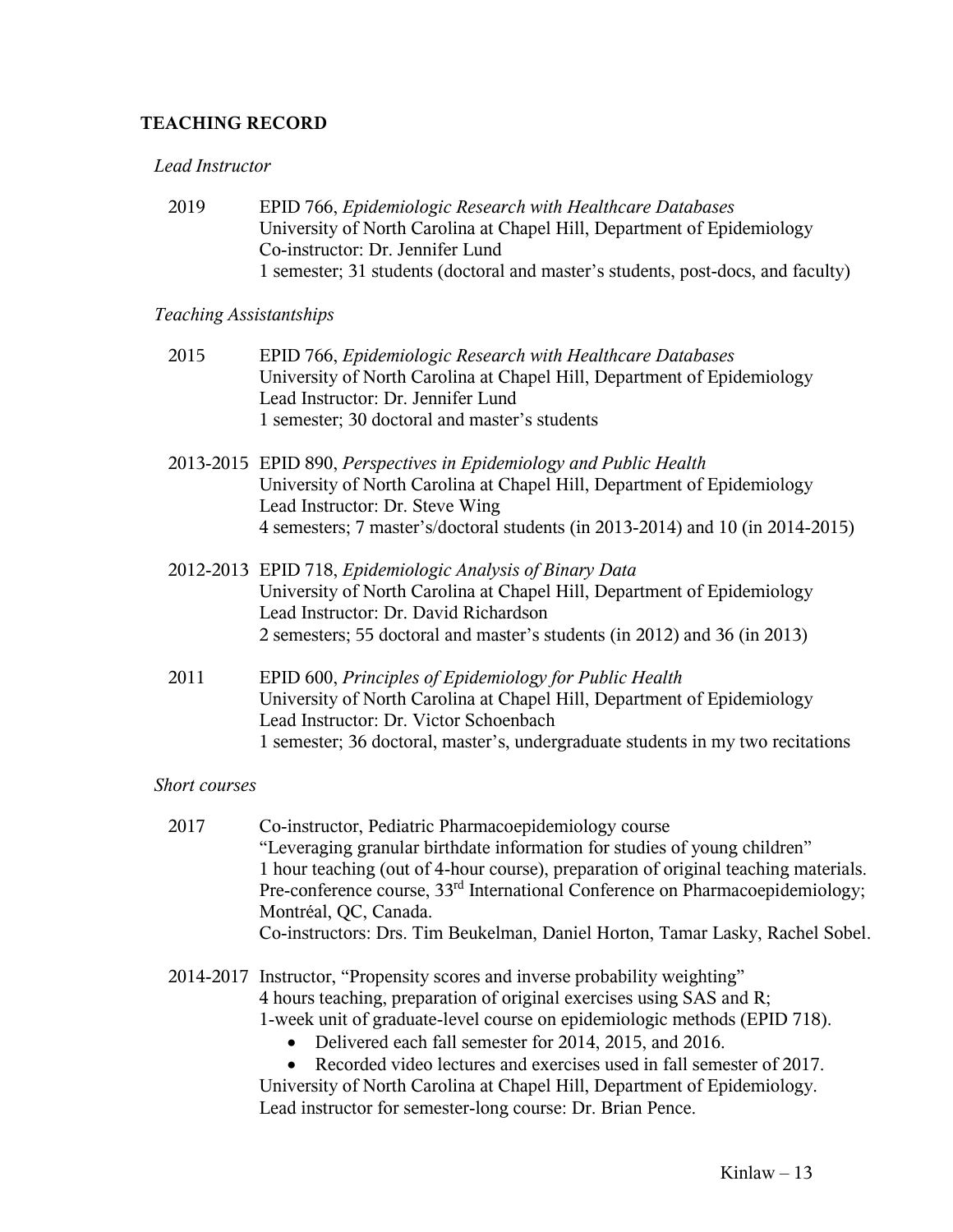2014 Co-instructor, "Introduction to instrumental variables in epidemiologic research" 3 hours teaching, preparation of original exercises using SAS. Methods workshop for students, faculty, clinicians and statisticians. Aarhus University, Department of Clinical Epidemiology; Aarhus, Denmark. Co-instructor: Dr. Jennifer Lund.

### *Invited lectures*

| 2019 | Lecturer<br>"Is censoring good enough? Methods to (more appropriately) handle competing<br>events in gastrointestinal epidemiology studies"<br>1 hour seminar.<br>GI Epidemiology Conference, Center for Gastrointestinal Biology and Disease;<br>University of North Carolina School of Medicine.                                                                                           |
|------|----------------------------------------------------------------------------------------------------------------------------------------------------------------------------------------------------------------------------------------------------------------------------------------------------------------------------------------------------------------------------------------------|
| 2019 | Lecturer<br>"Making (sense of) big data to examine antimicrobial stewardship efforts for better<br>and safer prescribing"<br>1 hour teaching.<br>Weekly research seminar for Ph.D. students, faculty and staff (DPOP 899).<br>Lead instructor: Dr. Jennifer Elston Lafata.<br>University of North Carolina School of Pharmacy.                                                               |
| 2019 | Lecturer<br>"Context and (Sometimes Big) Data for Epidemiologic Research of<br>Medication Use, Effectiveness, and Safety"<br>2 hours teaching.<br>Summer seminar in the Innovations and Transformations in Pharmaceutical<br>Sciences Program, for visiting undergraduate students from China.<br>Lead instructor: Dr. Michael Jarstfer.<br>University of North Carolina School of Pharmacy. |
| 2019 | Instructor<br>"Proposal development: defining a clear research question"<br>2 hours teaching.<br>First-semester research methods course for Pharm.D. students (PHCY 624).<br>Lead instructor for semester-long course: Dr. Craig Lee.<br>University of North Carolina School of Pharmacy.                                                                                                    |
| 2018 | Lecturer<br>"Using electronic health record data to identify opportunities for antibiotic<br>stewardship in the pediatric population"<br>1 hour seminar.<br>Pediatrics Special Interest Group Monthly Meeting;<br>International Society for Pharmacoepidemiology (webinar).                                                                                                                  |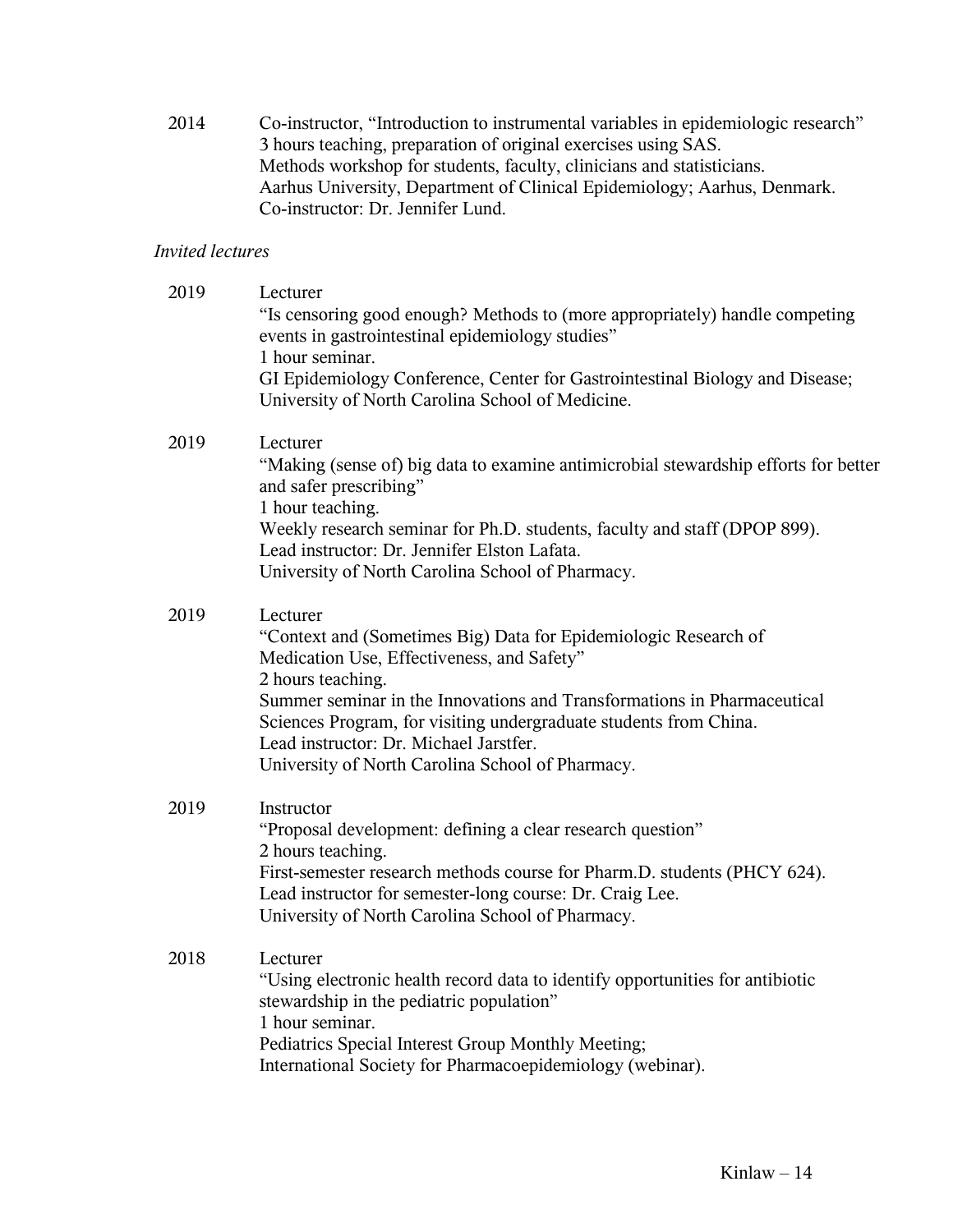| 2018 | Lecturer<br>"Propensity Scores, Part Deux: Deciding When and How to Implement Them"<br>1 hour seminar.<br>GI Epidemiology Conference, Center for Gastrointestinal Biology and Disease;<br>University of North Carolina School of Medicine.                                                                                                                                                                                                      |
|------|-------------------------------------------------------------------------------------------------------------------------------------------------------------------------------------------------------------------------------------------------------------------------------------------------------------------------------------------------------------------------------------------------------------------------------------------------|
| 2018 | Instructor<br>"Simulation studies for addressing research questions in reproductive, perinatal, and<br>pediatric epidemiology"<br>2 hours teaching, preparation of original exercises using SAS.<br>Advanced graduate-level course on reproductive/perinatal epidemiology (EPID 853).<br>Lead instructor for semester-long course: Dr. Stephanie Engel.<br>Department of Epidemiology;<br>University of North Carolina School of Public Health. |
| 2018 | Lecturer<br>"Leveraging complex data to improve antibiotic stewardship practice and policy:<br>the intersection of informatics and epidemiologic methods"<br>1 hour seminar.<br>Division of Pharmaceutical Outcomes and Policy;<br>University of North Carolina School of Pharmacy.                                                                                                                                                             |
| 2018 | Lecturer<br>"Evaluating the impact of respiratory viral tests at a tertiary care facility:<br>an adventure in secondary data analysis"<br>1 hour seminar.<br>Cecil G. Sheps Center for Health Services Research;<br>University of North Carolina at Chapel Hill.                                                                                                                                                                                |
| 2016 | Co-instructor<br>"Epidemiology of hypertensive diseases in pregnancy"<br>1 hour teaching.<br>Graduate-level course on reproductive/perinatal epidemiology (EPID 851).<br>Co-instructor for this class session: Dr. Stephanie Engel.<br>Lead instructor for semester-long course: Dr. Andy Olshan.<br>Department of Epidemiology;<br>University of North Carolina School of Public Health.                                                       |
| 2016 | Instructor<br>"Context and communication in epidemiologic research"<br>1 hour teaching.<br>Undergraduate-level course on writing in the natural sciences (ENGL 105I).<br>Lead instructor for semester-long course: Dr. Joseph Fletcher.<br>Department of English & Comparative Literature;<br>University of North Carolina at Chapel Hill.                                                                                                      |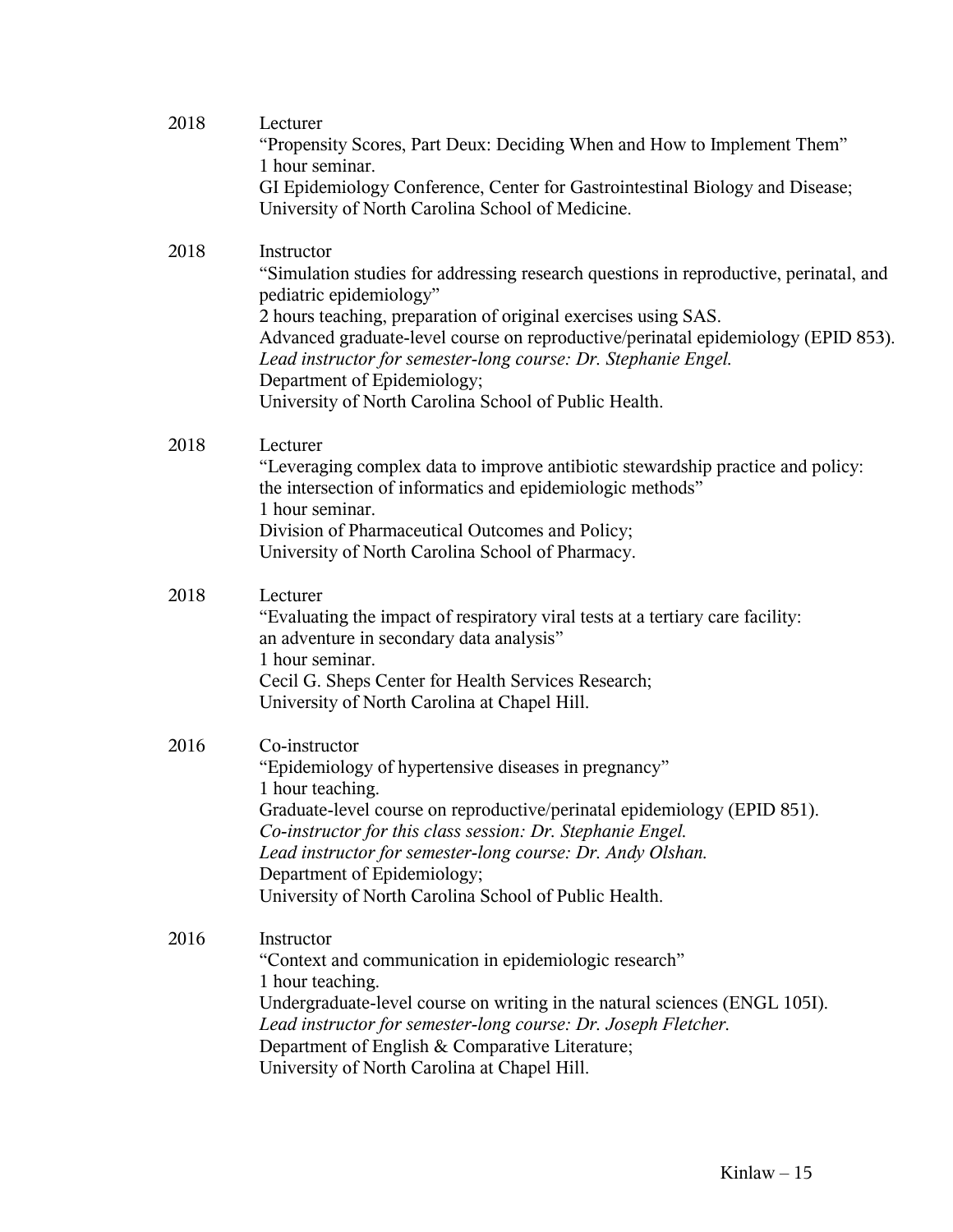| 2016 | Lecturer<br>"Cohort effects on antibiotic prescribing among infants in Denmark"<br>$\frac{1}{2}$ hour seminar.<br>Royster Society Research Seminar;<br>Graduate School, University of North Carolina at Chapel Hill.                                                                                                                                            |
|------|-----------------------------------------------------------------------------------------------------------------------------------------------------------------------------------------------------------------------------------------------------------------------------------------------------------------------------------------------------------------|
| 2015 | Lecturer<br>"Epidemiologic and quasi-experimental approaches to study early life exposure to<br>antibiotics and incident childhood asthma"<br>1 hour seminar.<br>Center for Environmental Health and Technology;<br>Brown University (Providence, RI).                                                                                                          |
| 2015 | Instructor<br>"Implementing quasi-experimental study designs in epidemiology"<br>2 hours teaching.<br>Graduate-level course on pharmacoepidemiology (PPS 701).<br>Lead instructor for semester-long course: Dr. Daniela Moga.<br>Departments of Epidemiology, Pharmacy Practice & Science;<br>University of Kentucky (Lexington, KY).                           |
| 2015 | Instructor<br>"Happiness and Health(care data) in Denmark"<br>1 hour teaching.<br>Graduate-level course on pharmacoepidemiology (PPS 701).<br>Lead instructor for semester-long course: Dr. Daniela Moga.<br>Departments of Epidemiology, Pharmacy Practice & Science;<br>University of Kentucky (Lexington, KY).                                               |
| 2015 | Instructor<br>"Quantifying nature? Numerical data and statistics in scientific research"<br>1 hour teaching.<br>Undergraduate-level course on writing in the natural sciences (ENGL 105I).<br>Lead instructor for semester-long course: Dr. Joseph Fletcher.<br>Department of English & Comparative Literature;<br>University of North Carolina at Chapel Hill. |
| 2014 | Co-instructor<br>"Observational Research"<br>1 day teaching.<br>Introductory methods workshop for outcomes researchers and epidemiologists.<br>Co-instructors: Drs. Bradley Layton, Jennifer Lund, Til Stürmer.<br>UCB; Brussels, Belgium.                                                                                                                      |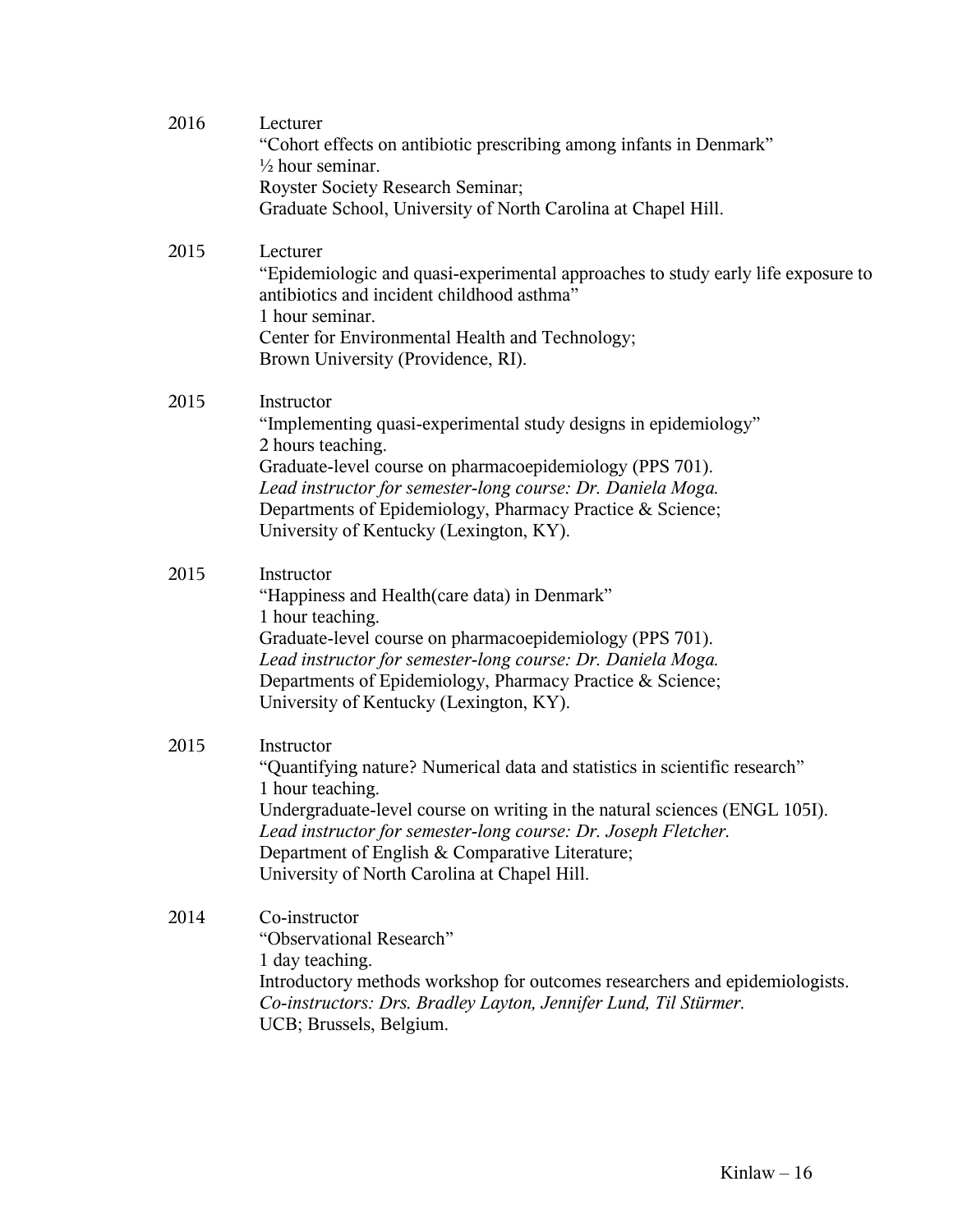| 2014 | Instructor                           |  |
|------|--------------------------------------|--|
|      | "Marginal Structural Models"         |  |
|      | 1 hour teaching.                     |  |
|      | UNC-Merck-GSK Methodology Workshop.  |  |
|      | Merck and Co.; Philadelphia, PA USA. |  |
| 2012 | Instructor                           |  |

"Writing in Health and Medicine: Epidemiology and Public Health" 1 hour teaching. Undergraduate-level course on writing in the natural sciences (ENGL 105I). *Lead instructor for semester-long course: Dr. Joseph Fletcher.* Department of English & Comparative Literature; University of North Carolina at Chapel Hill.

## **MENTORING**

#### PhD advisor

| 2018- | Joehl Nguyen, UNC Division of Pharmaceutical Outcomes and Policy     |
|-------|----------------------------------------------------------------------|
| 2019- | Samantha Eiffert, UNC Division of Pharmaceutical Outcomes and Policy |

#### PhD dissertation committee member

2018- Matthew Dixon, UNC Division of Pharmaceutical Outcomes and Policy

### Master's thesis/paper committee member

| 2018 | Hillary Lathrop, DMD – MS candidate (post-doc) in UNC School of Dentistry   |
|------|-----------------------------------------------------------------------------|
| 2019 | Katherine Stafford, MBBS/BSc – MPH candidate in UNC School of Public Health |

### Other academic mentoring

| 2019- | Tainayah Thomas, MPH – PhD candidate in UNC Dept of Health Behavior     |
|-------|-------------------------------------------------------------------------|
|       | • Mentoring team member, R36 Dissertation Award $(AHRQ \#)$             |
|       | • Key personnel (non-official member), PhD dissertation committee       |
| 2019- | Rachael Ross, MPH – PhD student in UNC Dept of Epidemiology             |
|       | • Primary mentor, Pediatric Infectious Diseases Society                 |
|       | Antimicrobial Stewardship Fellowship Award                              |
| 2019- | Stephanie Lumpkin, MD – post-doctoral fellow at UNC Sheps Center        |
|       | • Mentoring team member, F32 Individual Postdoctoral Award              |
|       | $(AHRO +)$                                                              |
| 2019- | Kathryn (Katie) Wouk, PhD – post-doctoral fellow at UNC Carolina Global |
|       | <b>Breastfeeding Institute</b>                                          |
|       | Secondary mentor (primary mentor for Wouk: Alison Stuebe, MD MSc)       |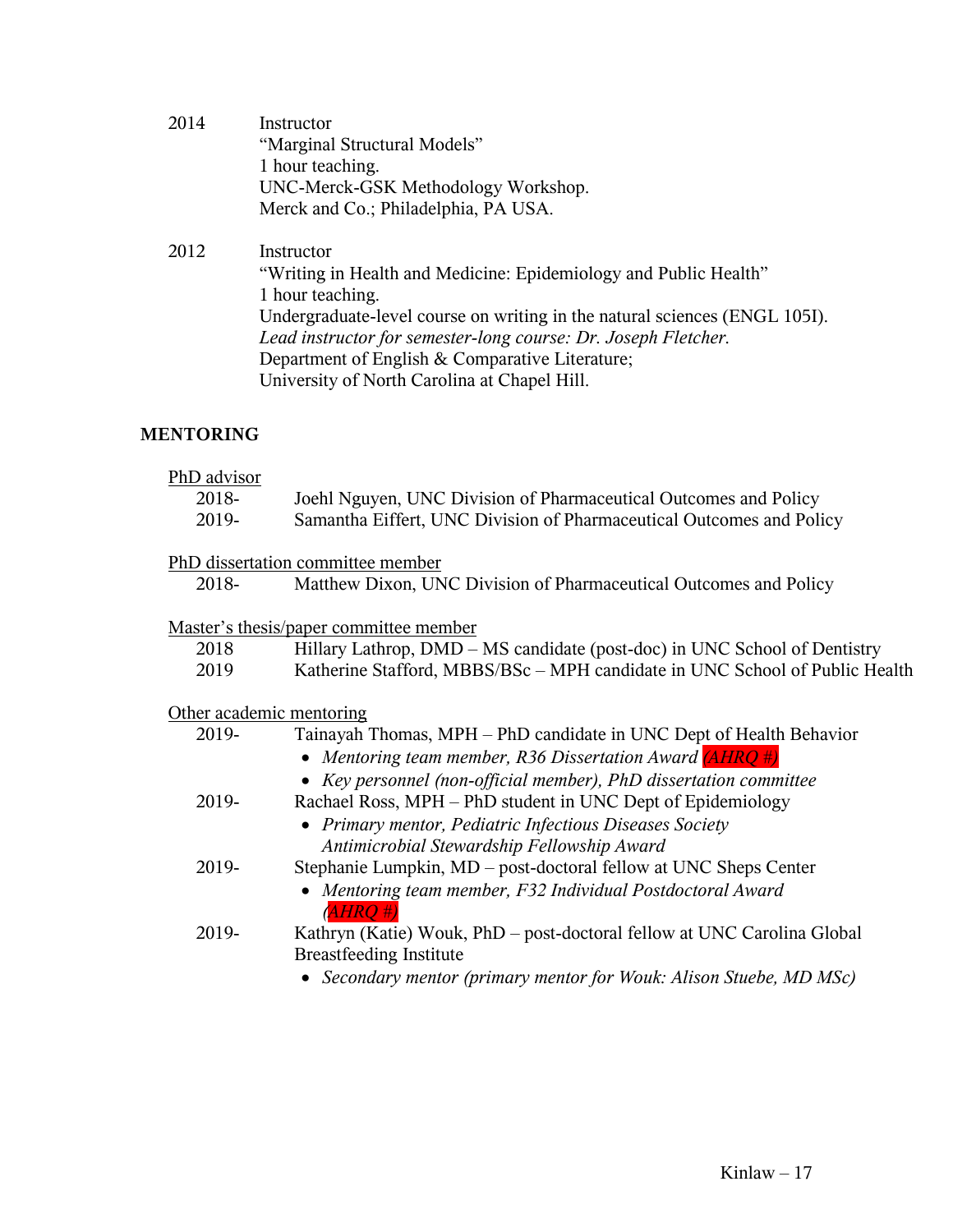## **SERVICE**

#### *Invited manuscript reviews*

| 2013- | American Journal of Epidemiology (6) |
|-------|--------------------------------------|
|-------|--------------------------------------|

- 2015- Epidemiology (11)
- 2016- Pharmacoepidemiology & Drug Safety (7) \*\* Best reviewer (2017)
- 2017- Clinical Epidemiology (2)
- 2017- Journal of Urology (3)
- 2018- Medical Care (2)
- 2018- BMJ (3)
- 2018- Open Forum Infectious Diseases (1)
- 2019- Journal of Antimicrobial Chemotherapy (1)

*Invited conference abstract reviews*

| 2016- | Society for Epidemiologic Research $(\sim 25$ per year, annually)             |
|-------|-------------------------------------------------------------------------------|
| 2013- | International Society for Pharmacoepidemiology $(\sim 25$ per year, annually) |

*Professional society membership and participation* 

| 2012- | Society for Epidemiologic Research                           |
|-------|--------------------------------------------------------------|
|       | • Lead Student Volunteer at two Annual Meetings (2013, 2014) |
| 2012- | Society for Pediatric and Perinatal Epidemiologic Research   |

- 2013- International Society for Pharmacoepidemiology
	- Bylaw & Policies (2019-)
	- Education Committee (2015-)
	- Pediatrics Special Interest Group (2015-)
	- Drug Utilization Research Group (2019-)
	- Core Working Group on Pediatric Off-Label Medicines Use (2017-)
- 2017- Academy Health

*University of North Carolina at Chapel Hill – as faculty member* 

| 2018- | Member; Conflict of Interest Committee, UNC School of Pharmacy |  |
|-------|----------------------------------------------------------------|--|
|-------|----------------------------------------------------------------|--|

2018- *Member;* Appointment, Reappointment, Promotion, and Tenure (ARPT) Committee, UNC School of Pharmacy

*University of North Carolina at Chapel Hill – as graduate student and post-doc*

- 2011-2012 *President;* Epidemiology Student Organization
- 2011-2014 *Senator, Epidemiology;* Graduate & Professional Student Federation
- 2013-2014 *Chair of Appropriations Committee;* Graduate & Professional Student Federation
- 2011-2012 *Co-President of UNC Chapter;* International Society of Pharmacoepidemiology
- 2012-2013 *Co-Chair;* Reproductive, Perinatal, and Pediatric Epidemiology Seminar
- 2011-2012 *Chair;* Pediatric and Perinatal Environmental Epidemiology Journal Club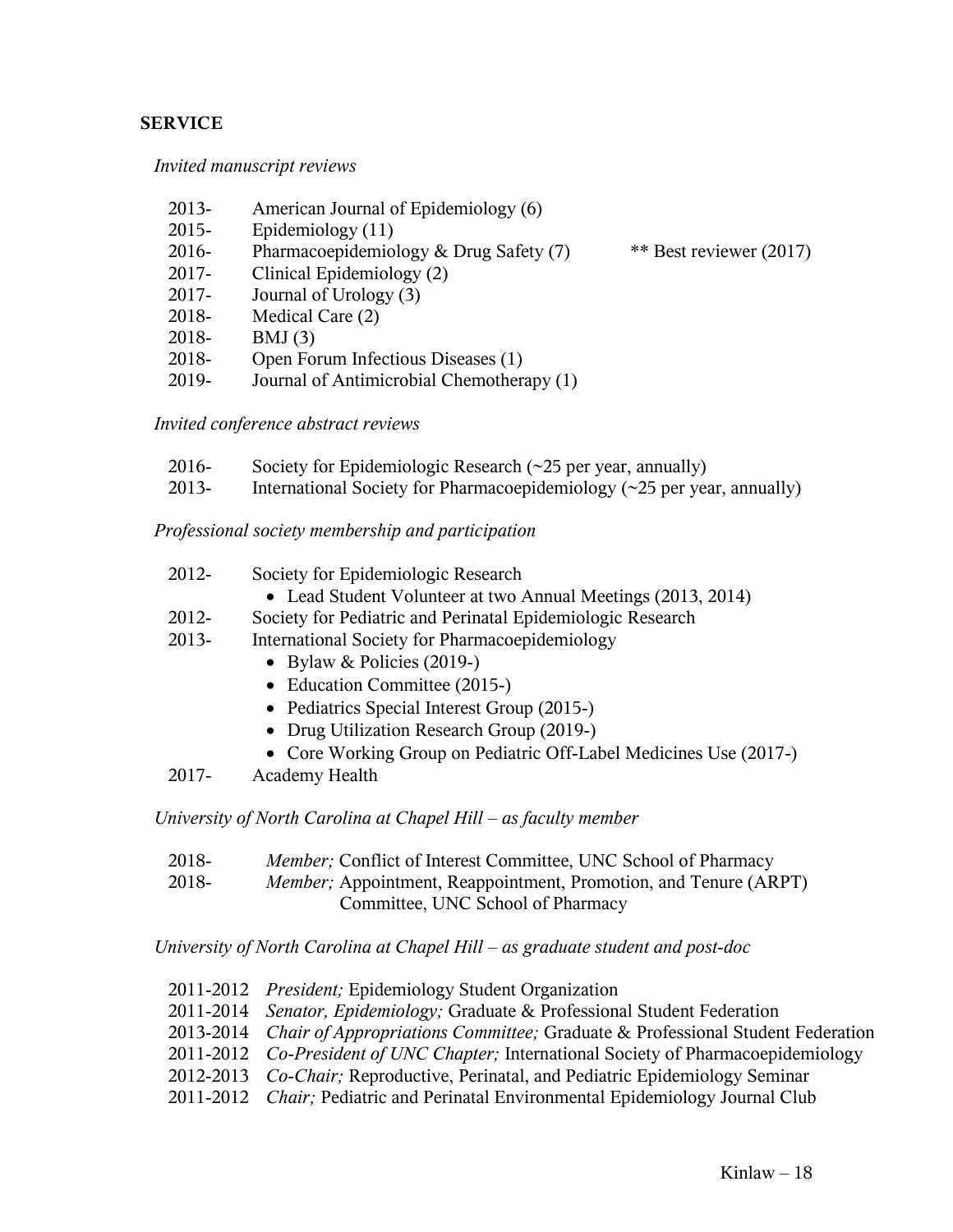- 2011-2013 *Member;* Diversity and Inclusion Committee, Department of Epidemiology
- 2011-2012 *Student representative, writer;* Newsletter committee for UNC Epidemiology

2013- *Formal peer mentor,* four PhD students in UNC Department of Epidemiology

D. Chawla (2013-2018), J. Young (2014-), S. Drover (2015-), J. Yang (2016-)

2015-2017 *Formal mentor,* two undergraduate Covenant Scholars at UNC

A. Gragson (2015-2017), K.Cullinane (2015-2017)

## **GRANT SUPPORT – ACTIVE**

- American Society of Gastrointestinal Endoscopists PI: Peery  $7/1/2019 6/30/2021$ *2019 Endoscopic Research Award* Project: Endoscopists Across Specialties: Identifying Opportunities For Quality Improvement (\$75,000; 2-year funding period; 10%) Role: Co-Investigator
- **2KR1111801 PI: Lathrop 2/1/2019 – 1/31/2020** *North Carolina Translational and Clinical Sciences (TraCS) Institute Pilot Grant* Project: Orthognathic Speech Pathology: Evaluating the effect of jaw discrepancies on disordered speech (\$2,000; 1 year) Role: Co-Investigator
- **CCR21701 PI: Willis 2/1/2018 – 1/31/2019** *Multi-site CTSA "Carolinas Collaborative" Translational Research Pilot Program* Project: Antibiotic prescribing in North Carolina before and after an FDA boxed warning on fluoroquinolones in 2016 (\$75,000; 1 year; no salary) Role: Co-Investigator
- **1U01DP006327 PI: Kirkman 9/30/2018 – 9/29/2020** Validation of Survey Questions to Distinguish type 1 and type 2 Diabetes among Adults with Diabetes (CDC RFA DP-17-002)

Project: Validation of Survey Questions to Distinguish type 1 and type 2 Diabetes among Adults with Diabetes (\$76,631; 2 years; 5%)

Role: Co-Investigator

#### **GRANT SUPPORT – COMPLETED**

- **2KR911708 PI: Willis 7/2017 – 6/2018** *North Carolina Translational and Clinical Sciences (TraCS) Institute Pilot Grant* Project: Assessing variability of antibiotic prescribing for common pediatric infections in the UNC Health Care System (\$2000; 1 year) Role: Co-Investigator
- **2KR911702 PI: Kinlaw 6/2017 – 5/2018** *North Carolina Translational and Clinical Sciences (TraCS) Institute Pilot Grant*